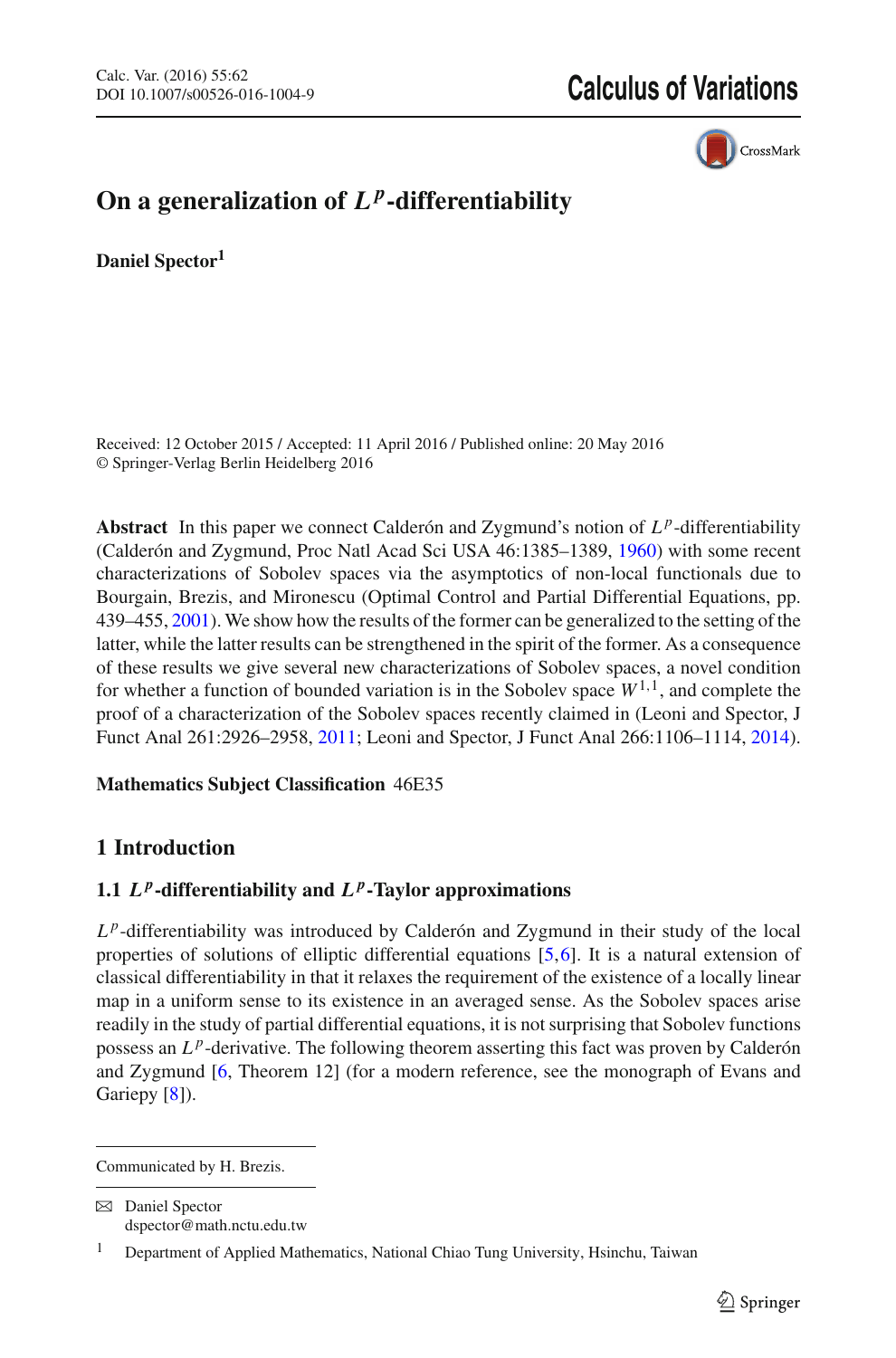**Theorem 1.1** (Calderón and Zygmund) *Suppose*  $1 \leq p < \infty$  *and*  $f \in W^{1,p}(\mathbb{R}^N)$ *. Then* 

<span id="page-1-0"></span>
$$
\left(\frac{1}{\epsilon^{pq}}\int_{B(0,\epsilon)}|f(x+h)-f(x)-\nabla f(x)\cdot h|^{pq} dh\right)^{\frac{1}{pq}}\to 0\tag{1.1}
$$

*for*  $\mathcal{L}^N$  almost every  $x \in \mathbb{R}^N$ , where  $1 \leq q \leq \frac{N}{N-p}$  if  $1 \leq p \leq N$ ,  $1 \leq q \leq \infty$  if  $p = N$ , *and*  $1 \leq q \leq \infty$  *if*  $p > N$  (When  $q = \infty$  the left side of [\(1.1\)](#page-1-0) *is understood to be the*  $L^{\infty}(B(0, \epsilon))$  norm applied to the integrand).

While  $L^p$ -differentiability is a necessary condition for the inclusion of a function in  $W^{1,p}$ , the fact that it does not characterize the space is readily seen by the improvement of exponent in Theorem [1.1.](#page-0-0) A natural question is then whether one can characterize the Sobolev spaces in the spirit of the condition  $(1.1)$ . Several results have been given in this direction, for instance, a sort of converse to Theorem [1.1](#page-0-0) due to Bagby and Ziemer [\[2\]](#page-20-6), as well as some characterizations due to Swanson [\[12](#page-20-7)[,13](#page-20-8)] that are based on the Calderón–Zygmund classes (see, for example, [\[16](#page-20-9), Chapter 3, p. 132]). In fact, the ideas in [\[12\]](#page-20-7) were virtually simultaneously introduced by Bourgain, Brezis, and Mironescu [\[3](#page-20-1)], who had shown that for  $f \in L^p(\mathbb{R}^N)$  the simple condition

$$
\limsup_{\epsilon \to 0} \int_{\mathbb{R}^N} \int_{B(0,\epsilon)} \frac{|f(x+h) - f(x)|^p}{|h|^p} dh dx < +\infty
$$

characterizes  $W^{1,p}(\mathbb{R}^N)$  for  $1 < p < +\infty$  (which actually holds in the context of more general mollifiers, see Section [1.2\)](#page-2-0). The main idea in both  $[3,12]$  $[3,12]$  $[3,12]$  is that instead of considering the infinitesimal behavior of averaged difference quotients one should consider the integrated infinitesimal behavior—that is, one should utilize two integrals instead of one. Notice that the case  $p = 1$  is excluded, since here one obtains a characterization not of  $W^{1,1}(\mathbb{R}^N)$ but  $BV(\mathbb{R}^N)$ , the space of functions of bounded variation. To unify the approach for all  $1 \leq p \leq +\infty$ , let us introduce the following definition.

**Definition 1.2** A function  $f : \mathbb{R}^N \to \mathbb{R}$  is said to have a first order  $L^p$ -Taylor approximation if *f* ∈ *L*<sup>*p*</sup>( $\mathbb{R}^N$ ) and there exists a function  $v \in L^p(\mathbb{R}^N; \mathbb{R}^N)$  such that

<span id="page-1-1"></span>
$$
\lim_{\epsilon \to 0} \int_{\mathbb{R}^N} \int_{B(0,\epsilon)} \frac{|f(x+h) - f(x) - v(x) \cdot h|^p}{|h|^p} \, dh dx = 0. \tag{1.2}
$$

<span id="page-1-3"></span>The first result of this paper is the following theorem which asserts that functions in the Sobolev space  $W^{1,p}(\mathbb{R}^N)$  possess a first order  $L^p$ -Taylor approximation.

**Theorem 1.3** *Let*  $1 \leq p < \infty$  *and*  $f \in W^{1,p}(\mathbb{R}^N)$ *. Then f has a first order L<sup>p</sup>-Taylor approximation, and moreover, one has the stronger convergence*

<span id="page-1-2"></span>
$$
\lim_{\epsilon \to 0} \int_{\mathbb{R}^N} \left( \int_{B(0,\epsilon)} \frac{|f(x+h) - f(x) - \nabla f(x) \cdot h|^{pq}}{|h|^{pq}} \, dh \right)^{\frac{1}{q}} dx = 0, \tag{1.3}
$$

*where*  $1 \leq q \leq \frac{N}{N-p}$  *if*  $1 \leq p < N$ ,  $1 \leq q < \infty$  *if*  $p = N$ *, and*  $1 \leq q \leq \infty$  *if*  $p > N$ *.* 

What is quite surprising is that this property—the existence of a Taylor approximation in this  $L^p$  sense—in fact characterizes Sobolev functions. Precisely, we have the following theorem characterizing the Sobolev space  $W^{1,p}(\mathbb{R}^N)$  in terms of the  $L^p(\mathbb{R}^N)$  convergence  $(1.2).$  $(1.2).$ 

<span id="page-1-4"></span>**Theorem 1.4** *Let*  $1 \leq p \leq +\infty$ *. Then*  $f \in W^{1,p}(\mathbb{R}^N)$  *if and only if f has a first order L p-Taylor approximation.*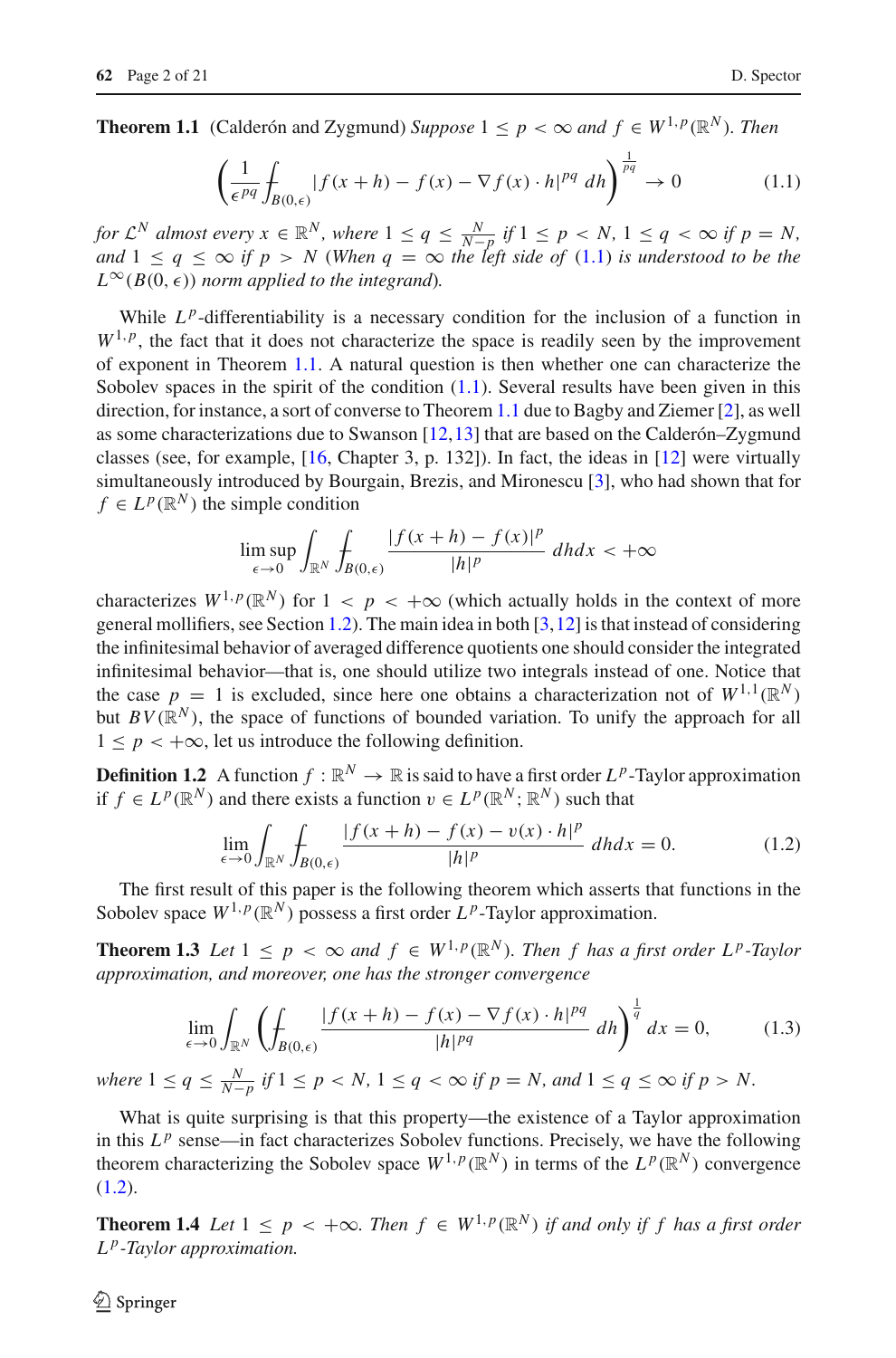The existence of an  $L^1$ -Taylor approximation is of a similar character to the assumption of Swanson in [\[13\]](#page-20-8), since it allows one to gain some equi-integrability in an approximating sequence. If one does not make such a strong assumption, say that the limit  $(1.3)$  is finite but not zero, one obtains the following characterization of the space of functions of bounded variation.

<span id="page-2-5"></span>**Theorem 1.5** *Suppose*  $f \in L^1(\mathbb{R}^N)$ *. Then*  $f \in BV(\mathbb{R}^N)$  *if and only if there exists a function*  $v \in L^1(\mathbb{R}^N; \mathbb{R}^N)$  *such that* 

<span id="page-2-1"></span>
$$
\limsup_{\epsilon \to 0} \int_{\mathbb{R}^N} \left( \int_{B(0,\epsilon)} \frac{|f(x+h) - f(x) - v(x) \cdot h|^q}{|h|^q} \, dh \right)^{\frac{1}{q}} dx < +\infty \tag{1.4}
$$

*for any*  $1 \leq q \leq \frac{N}{N-1}$ *.* 

In general, the limit [\(1.4\)](#page-2-1) is bounded by a constant times  $|D^s f|(\mathbb{R}^N)$ , the total variation of the singular portion of the measure  $Df$ . However, when  $q = 1$  one can explicitly compute the limit, which is given by

<span id="page-2-2"></span>**Theorem 1.6** *Suppose*  $f \in BV(\mathbb{R}^N)$ *. Then writing Df* =v $\mathcal{L}^N$ +*D*<sup>*s*</sup> *f where*  $v \in L^1(\mathbb{R}^N; \mathbb{R}^N)$ *and*  $D^s f \perp \mathcal{L}^N$ *, one has* 

$$
\lim_{\epsilon \to 0} \int_{\mathbb{R}^N} \int_{B(0,\epsilon)} \frac{|f(x+h) - f(x) - v(x) \cdot h|}{|h|} dh dx = K_{1,N} |D^s f|(\mathbb{R}^N).
$$

Here  $K_{1,N}$  is as below in Sect. [1.2.](#page-2-0) These results have been announced in [\[11](#page-20-10)] (with the exception of Theorem [1.6\)](#page-2-2) with proofs of several implications, and it is our intention here to provide the complete proofs of all of the claims. However, another major point we wish to address is the fact that both Theorem [1.1](#page-0-0) and Theorem [1.3](#page-1-3) hold in the context of a larger framework—the use of more general approximations of the identity as seen in the work of Bourgain, Brezis, and Mironescu [\[3](#page-20-1)]. We now develop the necessary background for these results and several later in the paper.

#### <span id="page-2-0"></span>**1.2 Connections to the work of Bourgain, Brezis, and Mironescu**

Let us suppose that  $\Omega \subset \mathbb{R}^N$  is open, bounded, and smooth (or all of  $\mathbb{R}^N$ ), and that  $\{\rho_{\epsilon}\}\subset$  $L^1(\mathbb{R}^N)$  are radial mollifiers that satisfy

<span id="page-2-3"></span>
$$
\rho_{\epsilon} \ge 0, \quad \int_{\mathbb{R}^N} \rho_{\epsilon}(x) \, dx = 1,\tag{1.5}
$$

$$
\lim_{\epsilon \to 0} \int_{|x| > \delta} \rho_{\epsilon}(x) dx = 0 \quad \text{for all } \delta > 0.
$$
 (1.6)

Taking  $\rho_{\epsilon}(x) = \frac{1}{|B(0,\epsilon)|} \chi_{B(0,\epsilon)}(x)$ , we revert to the assumptions of the previous section. However, one has the possibility of new interesting examples, such as that of the "Gagliardo semi-norms":

<span id="page-2-4"></span>
$$
\rho_{\epsilon}(x) = c_{\epsilon} \frac{\chi_{B(0,R)}}{|x|^{N+(\epsilon-1)r}},
$$

for  $c_{\epsilon} \to 0$  as  $\epsilon \to 0$ , or more generally (cf. Brezis [\[4](#page-20-11)])

$$
\rho_{\epsilon}(x) = \begin{cases} 0 & \text{if } 0 < |x| \le \epsilon, \\ a_{\epsilon} \psi(|x|) & \text{if } \epsilon < |x| \le 1, \\ 0 & \text{if } 1 < |x|, \end{cases}
$$

 $\circled{2}$  Springer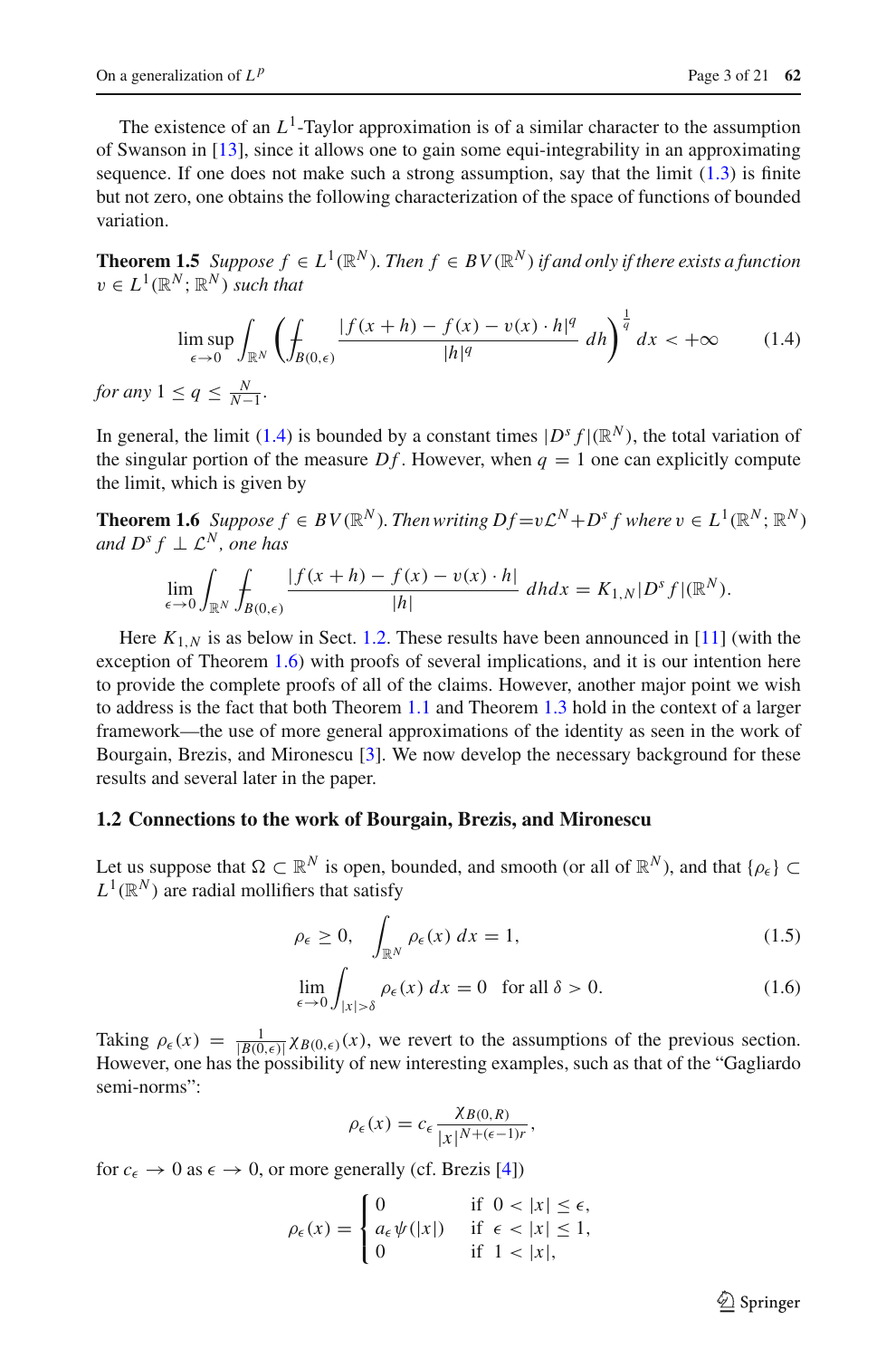where  $\psi \in L^1_{loc}(0, 1)$  satisfies

$$
\int_0^1 \psi(r)r^{N-1} dr = +\infty
$$

and

$$
a_{\epsilon} := \left(\int_{\epsilon}^{1} \psi(r)r^{N-1} \, dr\right)^{-1} \to 0
$$

as  $\epsilon \to 0$ .

Then the work<sup>[1](#page-3-0)</sup> of Bourgain, Brezis, and Mironescu  $\lceil 3 \rceil$  showed two results of particular relevance here. Firstly, if  $1 \leq p \leq +\infty$  and  $f \in C^2(\overline{\Omega})$  then one has

$$
\lim_{\epsilon \to 0} \int_{\Omega} \frac{|f(x) - f(y)|^p}{|x - y|^p} \rho_{\epsilon}(x - y) dy = K_{p,N} |\nabla f(x)|^p \tag{1.7}
$$

for every  $x \in \Omega$  (see [\[3](#page-20-1)], p. 444) for

<span id="page-3-1"></span>
$$
K_{p,N} := \int_{S^{N-1}} |e_1 \cdot \sigma|^p \ d\mathcal{H}^{N-1}(\sigma).
$$

Secondly, they showed that if  $1 < p < +\infty$  and  $f \in L^p(\Omega)$ , one has  $f \in W^{1,p}(\Omega)$  if and only if

$$
\limsup_{\epsilon \to 0} \int_{\Omega} \int_{\Omega} \frac{|f(x) - f(y)|^p}{|x - y|^p} \, \rho_{\epsilon}(x - y) dy dx < +\infty,
$$

and in that case

$$
\lim_{\epsilon \to 0} \int_{\Omega} \int_{\Omega} \frac{|f(x) - f(y)|^p}{|x - y|^p} \, \rho_{\epsilon}(x - y) dy dx = K_{p,N} \int_{\Omega} |\nabla f(x)|^p \, dx. \tag{1.8}
$$

In fact, when  $\rho_{\epsilon}(x) = \frac{1}{|B(0,\epsilon)|} \chi_{B(0,\epsilon)}(x)$  one can deduce the convergence [\(1.7\)](#page-3-1) (even for  $W^{1,p}$  functions, compare with Corollary [1.8](#page-4-0) below) as a consequence of  $L^p$ -differentiability (in an improved form allowing for  $\frac{1}{|h|^p}$  in place of  $\frac{1}{\epsilon^p}$ , cf. Ambrosio, Fusco, and Pallara [\[1](#page-20-12)]), since the estimate

<span id="page-3-3"></span><span id="page-3-2"></span>
$$
|A^p - B^p| \le |A - B|C(1 + A^{p-1} + B^{p-1}), \tag{1.9}
$$

and Hölder's inequality imply

$$
\lim_{\epsilon \to 0} \left( \oint_{B(x,\epsilon)} \frac{|f(y) - f(x)|^p}{|x - y|^p} dy - K_{p,N} |\nabla f(x)|^p \right)
$$
\n
$$
= \lim_{\epsilon \to 0} \left( \oint_{B(x,\epsilon)} \frac{|f(y) - f(x)|^p}{|x - y|^p} dy - \oint_{B(x,\epsilon)} \left| \nabla f(x) \cdot \frac{y - x}{|y - x|} \right|^p dy \right)
$$
\n
$$
\leq \lim_{\epsilon \to 0} \left( \oint_{B(x,\epsilon)} \frac{|f(y) - f(x) - \nabla f(x) \cdot (y - x)|^p}{|x - y|^p} dy \right)^{\frac{1}{p}}
$$
\n
$$
\times \left( \oint_{B(x,\epsilon)} C \left( 1 + \frac{|f(y) - f(x)|^p}{|x - y|^p} + |\nabla f(x)|^p \right) dy \right)^{\frac{1}{p'}},
$$

<span id="page-3-0"></span><sup>&</sup>lt;sup>1</sup> We follow the convention of the subsequent paper of Ponce [\[14\]](#page-20-13) in taking mollifiers indexed by  $\epsilon$  instead of *n*.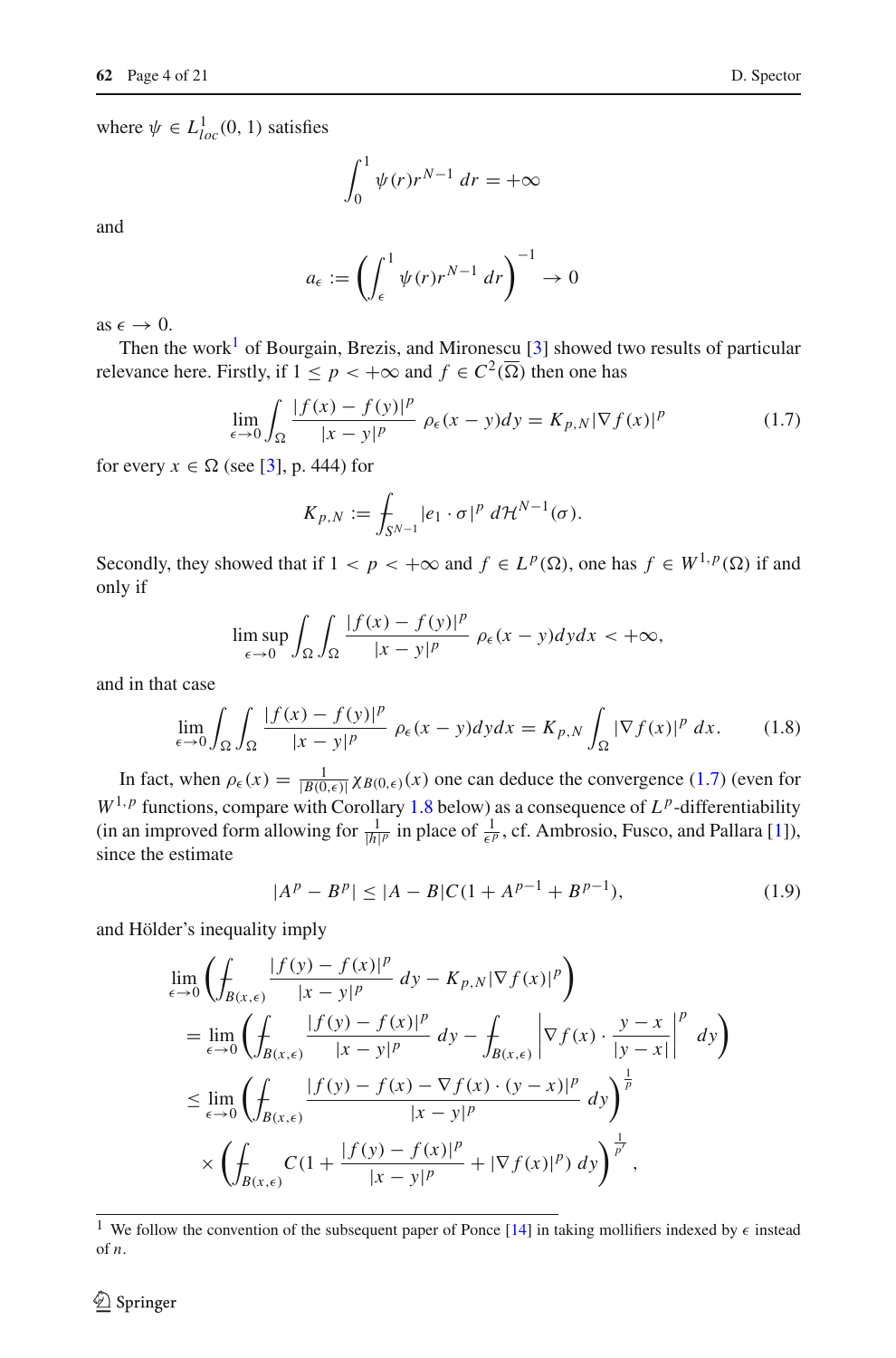while the difference quotient appearing in the second quantity can be bounded by observing that

$$
\left(\oint_{B(x,\epsilon)} \frac{|f(y) - f(x)|^p}{|x - y|^p} dy\right)^{\frac{1}{p}}\n\leq \left(\oint_{B(x,\epsilon)} \frac{|f(y) - f(x) - \nabla f(x) \cdot (y - x)|^p}{|x - y|^p} dy\right)^{\frac{1}{p}}\n+\n\left(\oint_{B(x,\epsilon)} \left|\nabla f(x) \cdot \frac{y - x}{|y - x|}\right|^p dy\right)^{\frac{1}{p}}.
$$

The same computation follows for general mollifiers, and in this spirit, one might ask whether the stronger pointwise convergence result of Theorem [1.1](#page-0-0) holds in this setting. Indeed, we have the following theorem to this effect.

**Theorem 1.7** *Let*  $1 \leq p \leq \infty$  *and*  $f \in W_{loc}^{1,p}(\mathbb{R}^N)$ *. Suppose*  $\rho_{\epsilon}$  *are radial non-increasing and satisfy* [\(1.5\)](#page-2-3) *and* [\(1.6\)](#page-2-4)*. Then for any*  $\eta > 0$  *one has* 

<span id="page-4-1"></span>
$$
\lim_{\epsilon \to 0} \int_{B(0,\eta)} \frac{|f(x+h) - f(x) - \nabla f(x) \cdot h|^{pq}}{|h|^{pq}} \rho_{\epsilon}(h) dh = 0
$$

*for*  $\mathcal{L}^N$  *almost every*  $x \in \mathbb{R}^N$ *, where*  $1 \leq q \leq \frac{N}{N-p}$  *if*  $1 \leq p < N$  *and*  $1 \leq q < \infty$  *if*  $p \geq N$ *.* 

<span id="page-4-0"></span>Combined with the analysis preceding the theorem, one has the following corollary, a version of the pointwise convergence  $(1.7)$  for functions in  $W^{1,p}$ .

**Corollary 1.8** Let  $1 \leq p < \infty$  and  $f \in W^{1,p}(\Omega)$ . Suppose  $p_{\epsilon}$  are radial non-increasing *and satisfy* [\(1.5\)](#page-2-3) *and* [\(1.6\)](#page-2-4)*. Then for*  $\mathcal{L}^N$  *almost every*  $x \in \mathbb{R}^N$  *one has* 

$$
\lim_{\epsilon \to 0} \int_{B(0,\eta)} \frac{|f(x+h) - f(x)|^p}{|h|^p} \rho_{\epsilon}(h) dh = K_{p,N} |\nabla f(x)|^p
$$

*for every*  $\eta > 0$  *such that*  $B(x, \eta) \subset \Omega$ *.* 

This observation prompts us to return to the energy convergence  $(1.8)$  and perform a similar estimate. In this setting, one observes that using Minkowski's inequality for integrals implies

$$
\lim_{\epsilon \to 0} \int_{\Omega} \left( \left( \int_{\Omega} \frac{|f(y) - f(x)|^{pq}}{|x - y|^{pq}} \rho_{\epsilon}(x - y) dy \right)^{\frac{1}{q}} - K_{pq,N}^{\frac{1}{q}} |\nabla f(x)|^{p} \right) dx
$$
\n
$$
\leq \lim_{\epsilon \to 0} \int_{\Omega} \left( \left( \int_{\Omega} \left( \frac{|f(y) - f(x)|^{p}}{|x - y|^{p}} - \left| \nabla f(x) \cdot \frac{y - x}{|x - y|} \right|^{p} \right)^{q} \rho_{\epsilon}(x - y) dy \right)^{\frac{1}{q}} \right) dx,
$$

which using again the inequality  $(1.9)$  and Hölder's inequality yields

$$
\lim_{\epsilon \to 0} \int_{\Omega} \left( \left( \int_{\Omega} \frac{|f(y) - f(x)|^{pq}}{|x - y|^{pq}} \rho_{\epsilon}(x - y) dy \right)^{\frac{1}{q}} - K_{pq, N}^{\frac{1}{q}} |\nabla f(x)|^{p} \right) dx
$$
\n
$$
\leq \lim_{\epsilon \to 0} \left( \int_{\Omega} \left( \int_{\Omega} \frac{|f(y) - f(x) - \nabla f(x) \cdot (y - x)|^{pq}}{|x - y|^{pq}} \rho_{\epsilon}(x - y) dy \right)^{\frac{1}{q}} dx \right)^{\frac{1}{p}}
$$

 $\circled{2}$  Springer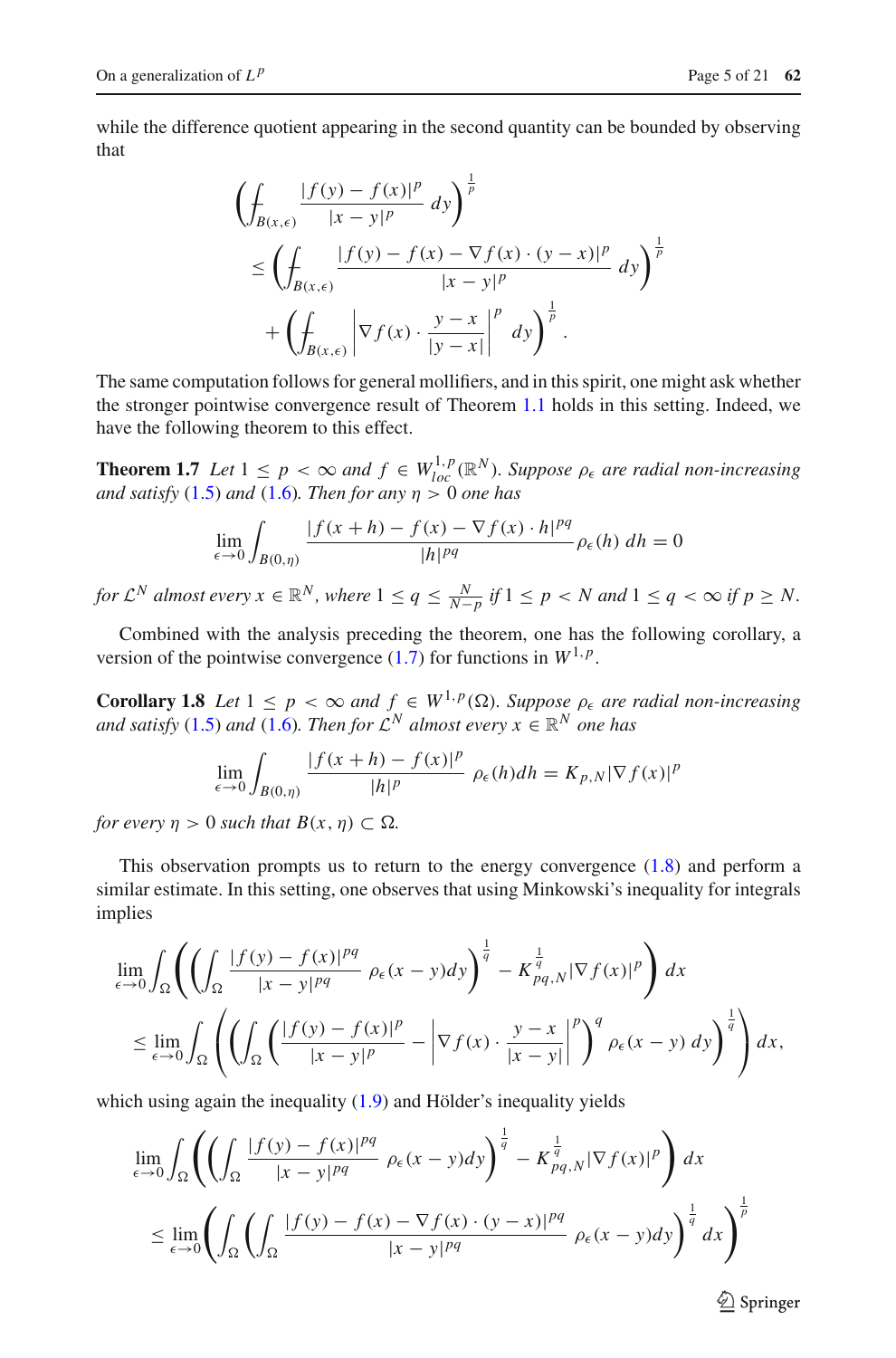$$
\times \left( \int_{\Omega} \left( \int_{\Omega} C (1 + \frac{|f(y) - f(x)|^{pq}}{|x - y|^{pq}} + |\nabla f(x)|^{pq} ) \rho_{\epsilon}(x - y) dy \right)^{\frac{1}{q}} dx \right)^{\frac{1}{p'}}.
$$

The same estimate as before shows that the quantities in question are finite, provided one can establish a generalization of the estimate [\(1.3\)](#page-1-2) to other families of mollifiers. The following theorem shows that for  $p > 1$  and  $pq < p^*$ , the Sobolev critical exponent (see Sect. [2\)](#page-5-0), one has such a generalization.

**Theorem 1.9** *Let*  $1 < p < \infty$  *and*  $f \in W_{loc}^{1,p}(\mathbb{R}^N)$ *. Suppose*  $\rho_{\epsilon}$  *are radial non-increasing and satisfy* [\(1.5\)](#page-2-3) *and* [\(1.6\)](#page-2-4)*. Then for any*  $\eta > 0$  *one has* 

<span id="page-5-1"></span>
$$
\lim_{\epsilon \to 0} \int_{K} \left( \int_{B(0,\eta)} \frac{|f(x+h) - f(x) - \nabla f(x) \cdot h|^{pq}}{|h|^{pq}} \rho_{\epsilon}(h) \, dh \right)^{\frac{1}{q}} \, dx = 0 \tag{1.10}
$$

*for all*  $K \subset \mathbb{R}^N$  *compact, and where*  $1 \leq q < \frac{N}{N-p}$  *if*  $1 < p < N$ *.* 

The degeneracy when  $p = 1$  is more than an issue with  $W^{1,1}$  versus BV, the space of functions of bounded variation. Whereas previously in the paper [\[10](#page-20-3)], the author and G. Leoni had given an example of a function  $f \in BV(0, 1)$  showing one could not expect such a convergence for  $f \in BV$ , we present a counterexample to the  $W^{1,1}$  case in Sect. [5](#page-16-0) (which is an adaptation a counterexample of Ponce presented by Nguyen in [\[15](#page-20-14)]) of a family of radial non-increasing mollifiers  $\rho_{\epsilon}$  and a function  $f \in W^{1,1}(0, 1)$  for which

$$
\lim_{\epsilon \to 0} \int_0^1 \left( \int_0^1 \frac{|f(x) - f(y)|^q}{|x - y|^q} \rho_{\epsilon}(x - y) \, dy \right)^{\frac{1}{q}} \, dx = +\infty
$$

for any  $q > 1$ . In particular, this shows the restriction  $p > 1$  in Theorem [1.9](#page-5-1) is necessary. It would be interesting to understand whether for  $1 < p < N$  the assumption that  $pq < p^*$  is also necessary or an artifact of the proof.

The plan of the paper is as follows. In Sect. [2](#page-5-0) we review our notation and recall some lemmata regarding weakly differentiable functions. In Sect. [3](#page-8-0) we restrict our attention to mollification by the characteristic function, completing the proofs of Theorems [1.3,](#page-1-3) [1.4,](#page-1-4) and [1.5](#page-2-5) announced in [\[11](#page-20-10)]. We also prove Theorem[1.6.](#page-2-2) In Sect. [4](#page-13-0) we treat the case of general radial non-increasing mollifiers and prove the main results from Sect. [1.2.](#page-2-0) Finally, in Sect. [5](#page-16-0) we treat the case of non-smooth domains in relation to the works [\[9](#page-20-2)[,10](#page-20-3)]. Here we substantiate a claim in the paper [\[9\]](#page-20-2), provided one is willing restrict oneself to radial non-increasing mollifiers (or mollifiers that admit a family of radial non-increasing majorants—see Sect. [5\)](#page-16-0).

#### <span id="page-5-0"></span>**2 Preliminaries**

In what follows for  $1 \leq p \leq N$  we denote by

$$
p^* = \frac{Np}{N-p}
$$

the Sobolev critical exponent and formally take  $p^* = +\infty$  if  $p > N$ .

We use the notation

$$
\oint_{B(x,r)} f(y) \, dy := \frac{1}{|B(x,r)|} \int_{B(x,r)} f(y) \, dy
$$

 $\circledcirc$  Springer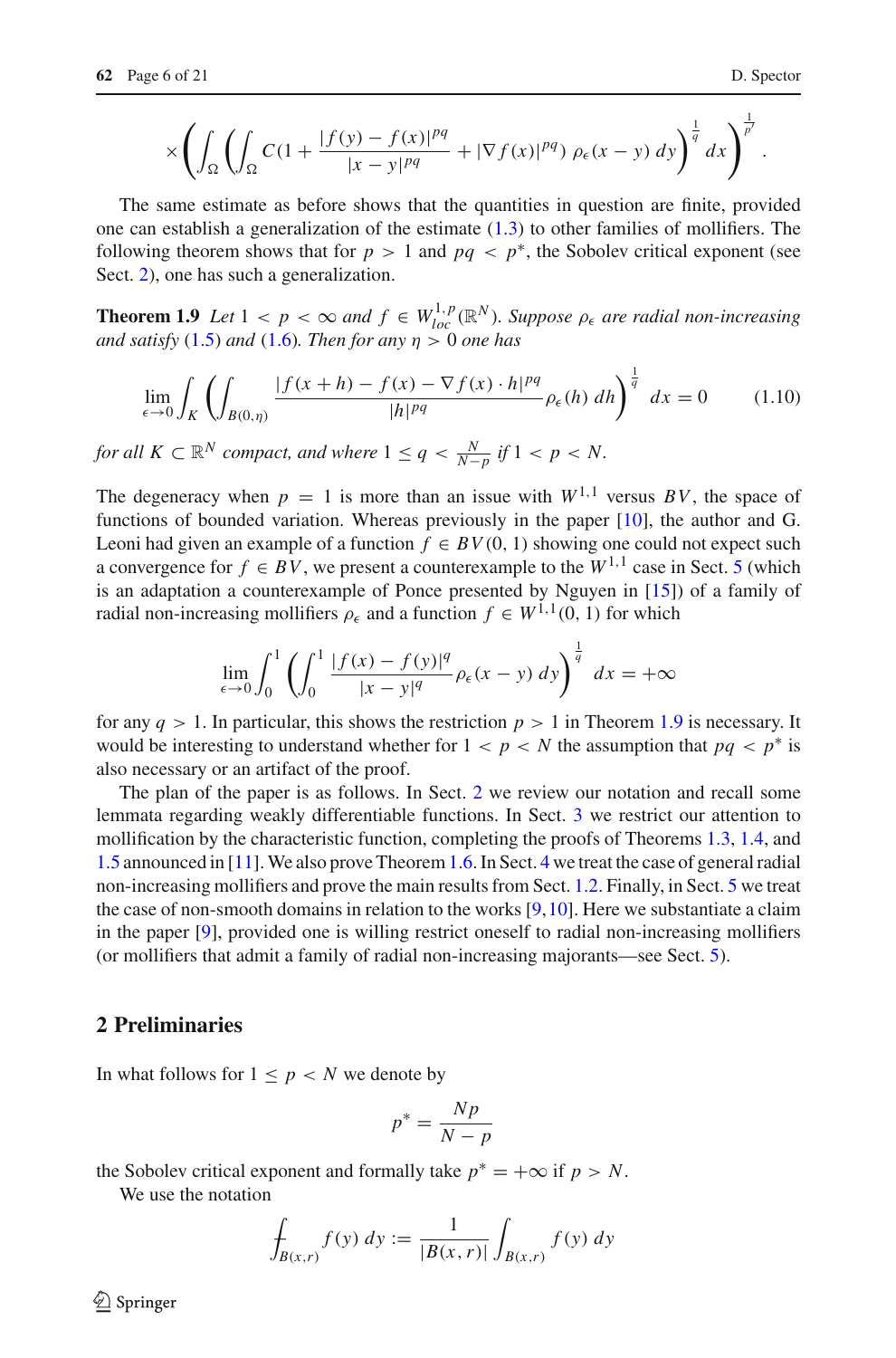to denote the average value of the function *f* over the open ball centered at *x* and of radius *r*, which we sometimes will shorten to

$$
\int f,
$$

when the set of integration is implied by the context.

We utilize  $S^{N-1}$  for the unit sphere in  $\mathbb{R}^N$  and  $\mathcal{H}^{N-1}$  for the  $(N-1)$ -dimensional Hausdorff measure.

For  $f \in W^{1,p}_{loc}(\mathbb{R}^N)$  we write  $\nabla f$  for the distributional gradient of *f*, while for  $f \in W^{1,p}_{loc}(\mathbb{R}^N)$  $BV_{loc}(\mathbb{R}^N)$  we write  $Df$ . Let us recall that  $Df$  admits a decomposition  $Df = \nabla f L^N + D^s f$ , where we utilize with an abuse of notation  $\nabla f \in L^1_{loc}(\mathbb{R}^N;\mathbb{R}^N)$  to denote the Radon– Nikodym derivative of  $Df$  with respect to the Lebesgue measure and  $D^s f$  its singular measure  $(D^s f \perp \mathcal{L}^N)$ .

We utilize the notation

$$
\mathcal{M}(g)(x) := \sup_{t>0} \int_{B(x,t)} |g(y)| dy,
$$

to denote the Hardy–Littlewood maximal function.

We denote by *C* a constant which may depend on the dimension *N* and the parameters *p*, *q*, though whose precise value may change from line to line.

Let us here record some inequalities that will be useful in the sequel. The first lemma is a Sobolev–Poincaré inequality for Sobolev functions on balls, a proof of which can be found as Theorem 2 on page 141 of [\[8\]](#page-20-5).

<span id="page-6-0"></span>**Lemma 2.1** *Let*  $1 \leq p \leq N$ . Then there exists a constant  $C = C(N, p) > 0$  such that

$$
\left(\int_{B(x,r)} |f(y) - \int f|^{p^*} dy\right)^{\frac{1}{p^*}} \le Cr \left(\int_{B(x,r)} |\nabla f(y)|^p dy\right)^{\frac{1}{p}},
$$

*for all*  $B(x, r) \subset \mathbb{R}^N$  *and*  $f \in W^{1,p}(B(x, r))$ *.* 

<span id="page-6-1"></span>Essentially the same proof gives the following analogous result for functions of bounded variation (which is Theorem 1 on page 189 of [\[8\]](#page-20-5)).

**Lemma 2.2** *There exists a constant*  $C = C(N) > 0$  *such that* 

$$
\left(\int_{B(x,r)}|f(y)-\int f|^{1^*}\,dy\right)^{\frac{1}{1^*}}\leq Cr\frac{|Df|(B(x,r))}{r^N}.
$$

*for all*  $B(x, r) \subset \mathbb{R}^N$  *and*  $f \in BV_{loc}(\mathbb{R}^N)$ *.* 

We prove the following

<span id="page-6-2"></span>**Lemma 2.3** *Suppose*  $f \in W_{loc}^{1,p}(\mathbb{R}^N)$  *for some*  $1 \leq p < \infty$ *, and that*  $1 \leq q < +\infty$  *is such that pq*  $\leq p^*$ *. Then there exists a*  $C = C(p, q, N) > 0$  *such that for all t* > 0

$$
\frac{1}{t^{N+pq}} \int_{B(0,t)} |f(x+h) - f(x) - \nabla f(x) \cdot h|^{pq} dh
$$
  
\n
$$
\leq C \left( \int_{B(0,t)} |\nabla f(x+h) - \nabla f(x)|^s dh \right)^{\frac{pq}{s}}
$$

 $\circled{2}$  Springer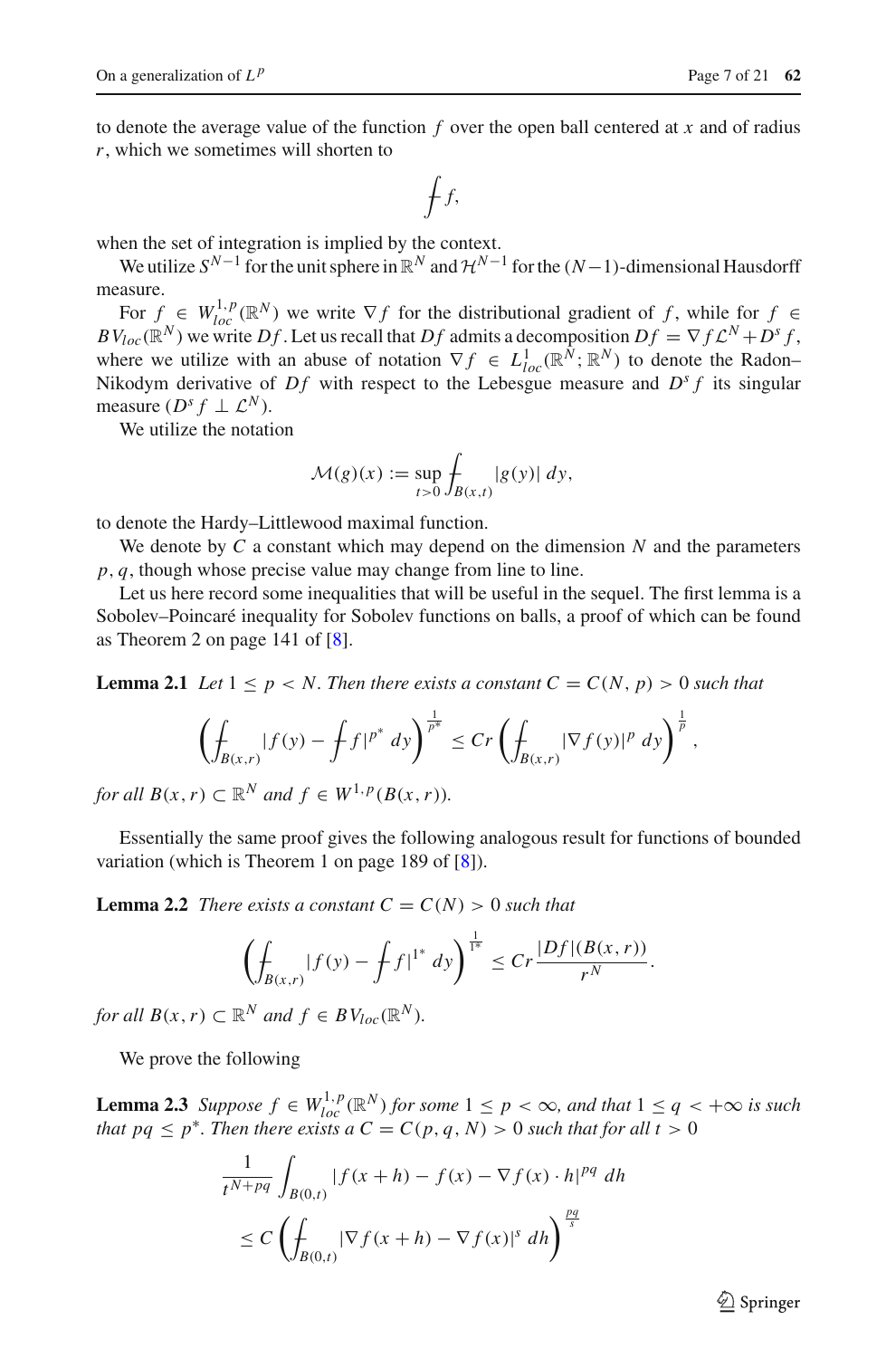$$
+ C \left( \frac{1}{t} \int_{B(0,t)} |f(x+z) - f(x) - \nabla f(x) \cdot z| \, dz \right)^{pq},
$$

*where*  $1 \leq s \leq p$  *is such that*  $s^* = pq$ .

*Proof* We begin with the estimate

$$
\frac{1}{t^{N+pq}} \int_{B(0,t)} |f(x+h) - f(x) - \nabla f(x) \cdot h|^{pq} dh
$$
\n
$$
\leq \frac{C}{t^{N+pq}} \int_{B(0,t)} |f(x+h) - \int f - \nabla f(x) \cdot h|^{pq} dh
$$
\n
$$
+ \frac{C}{t^{N+pq}} \int_{B(0,t)} |\int_{B(0,t)} f(x+z) - f(x) - \nabla f(x) \cdot z dz|^{pq} dh
$$

where we have added and subtracted  $\int f(x+z) dz$  (where the integral is taken over  $B(0, t)$ ) and used the fact that  $\int \nabla f(x) \cdot z \, dz = 0$ . The second term agrees with what we aim to show in this lemma, so it remains to show that

$$
\frac{1}{t^{N+pq}} \int_{B(0,t)} |f(x+h) - \int f - \nabla f(x) \cdot h|^{pq} dh
$$
  
\n
$$
\leq C' \left( \int_{B(0,t)} |\nabla f(x+h) - \nabla f(x)|^s dh \right)^{\frac{pq}{s}}
$$

and the result is demonstrated. However, utilizing the fact that  $1 \leq s \leq p$ , we have that  $f \in W_{loc}^{1,s}(\mathbb{R}^N)$ , and so applying Lemma [2.1](#page-6-0) to

$$
v(h) := f(x+h) - \int f - \nabla f(x) \cdot h
$$

(note that  $f \in W_{loc}^{1,s}(\mathbb{R}^N)$  implies  $v \in W^{1,s}(B(0, R))$  for every  $0 < R < \infty$ ) we obtain

$$
\int_{B(0,t)} |f(x+h) - \int f - \nabla f(x) \cdot h|^{pq} dh
$$
  
\n
$$
\leq C \left( \int_{B(0,t)} |\nabla f(x+h) - \nabla f(x)|^s dh \right)^{\frac{pq}{s}},
$$

since  $\int v = 0$  and  $\nabla v(h) = \nabla f(x + h) - \nabla f(x)$ . Then dividing by  $t^{N+pq}$ , we obtain the desired inequality.

<span id="page-7-0"></span>Analogously we have

**Lemma 2.4** *Suppose*  $f \in BV_{loc}(\mathbb{R}^N)$  *that*  $1 \leq q \leq 1^*$ *. Then there exists*  $a C = C(q, N)$ 0 *such that for all*  $t > 0$ 

$$
\frac{1}{t^{N+q}} \int_{B(0,t)} |f(x+h) - f(x) - \nabla f(x) \cdot h|^q \, dh
$$
\n
$$
\leq C \left( \int_{B(0,t)} |\nabla f(x+h) - \nabla f(x)| \, dh + |D^s f|(B(0,t)) \right)^q
$$
\n
$$
+ C \left( \frac{1}{t} \int_{B(0,t)} |f(x+z) - f(x) - \nabla f(x) \cdot z| \, dz \right)^q.
$$

 $\bigcirc$  Springer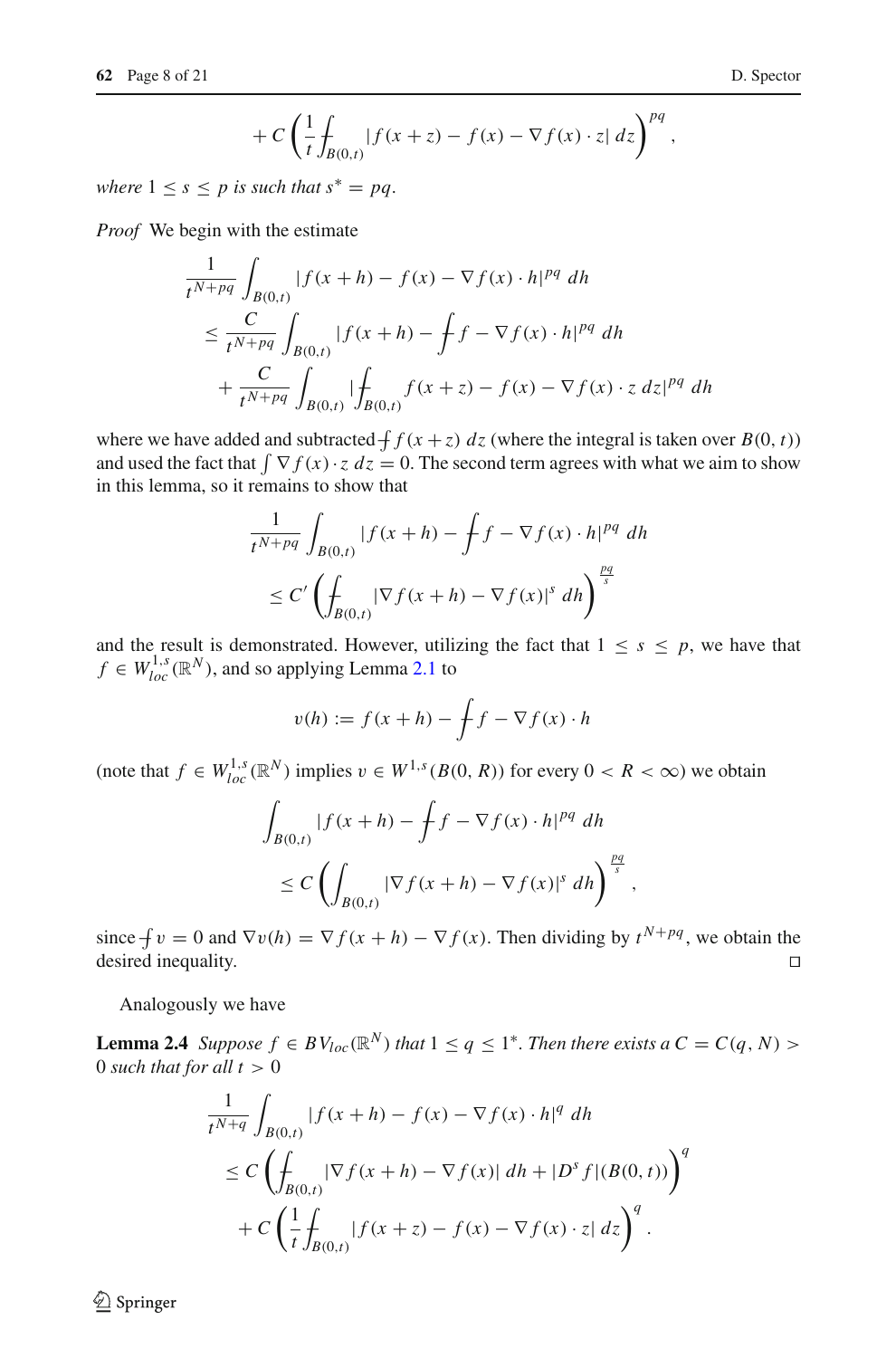*Proof* As before

$$
\frac{1}{t^{N+q}} \int_{B(0,t)} |f(x+h) - f(x) - \nabla f(x) \cdot h|^q \, dh
$$
\n
$$
\leq \frac{C}{t^{N+q}} \int_{B(0,t)} |f(x+h) - \int f - \nabla f(x) \cdot h|^q \, dh
$$
\n
$$
+ \frac{C}{t^{N+q}} \int_{B(0,t)} |\int_{B(0,t)} f(x+z) - f(x) - \nabla f(x) \cdot z \, dz|^q \, dh,
$$

though here instead we have the estimate

$$
\frac{1}{t^{N+q}} \int_{B(0,t)} |f(x+h) - \int f - \nabla f(x) \cdot h|^q \, dh
$$
\n
$$
= \frac{C}{t^q} \int_{B(0,t)} |f(x+h) - \int f - \nabla f(x) \cdot h|^q \, dh
$$
\n
$$
\leq \frac{C}{t^q} \left( \int_{B(0,t)} |f(x+h) - \int f - \nabla f(x) \cdot h|^{1^*} \, dh \right)^{\frac{q}{1^*}}
$$
\n
$$
= \left( \frac{C}{t^{1^*}} \int_{B(0,t)} |f(x+h) - \int f - \nabla f(x) \cdot h|^{1^*} \, dh \right)^{\frac{q}{1^*}}.
$$

Now, applying Lemma [2.2](#page-6-1) to  $v(h) := f(x + h) - \int f - \nabla f(x) \cdot h$ , we have

$$
\left(\frac{C}{t^{1^*}} \int_{B(0,t)} |f(x+h) - \int f - \nabla f(x) \cdot h|^{1^*} dh \right)^{\frac{1}{1^*}} \n\leq C \int_{B(0,t)} |\nabla f(x+h) - \nabla f(x)| dx + |D^s f|(B(0,t)),
$$

and this implies the desired result.

Finally, when  $p > N$  we have Morrey's inequality for Sobolev functions with a precise estimate for the exponent of Hölder continuity as given in the following Lemma (which is stated and proved as Theorem 3 on page 189 of [\[8\]](#page-20-5)).

**Lemma 2.5** *Let*  $N < p < +\infty$ *. There exists a*  $C = C(p, N) > 0$  *such that* 

<span id="page-8-1"></span>
$$
|f(z) - f(y)| \le Cr \left( \int_{B(x,r)} |\nabla f(w)|^p dw \right)^{\frac{1}{p}}
$$

*for all*  $B(x, r) \subset \mathbb{R}^N$ ,  $f \in W^{1,p}(B(x, r))$ *, and*  $\mathcal{L}^N$  *almost every*  $y, z \in B(x, r)$ *.* 

## <span id="page-8-0"></span>**3**  $L^p$ -Taylor approximations and  $W^{1,p}$

Let us recall that in [\[11](#page-20-10)] we gave a proof of Theorem [1.3](#page-1-3) in the regime  $1 \le p \le N$ , Theorem [1.4](#page-1-4) and the necessity of  $f \in BV(\mathbb{R}^N)$  supposing that the lim sup is bounded in Theorem [1.5.](#page-2-5) Therefore we here complete the arguments to Theorem [1.3](#page-1-3) in the regime  $p \geq N$  and Theorem [1.5.](#page-2-5) We also prove Theorem [1.6.](#page-2-2)

We begin with the proof of Theorem [1.3](#page-1-3) in the regime  $p \geq N$ .

 $\hat{\mathfrak{D}}$  Springer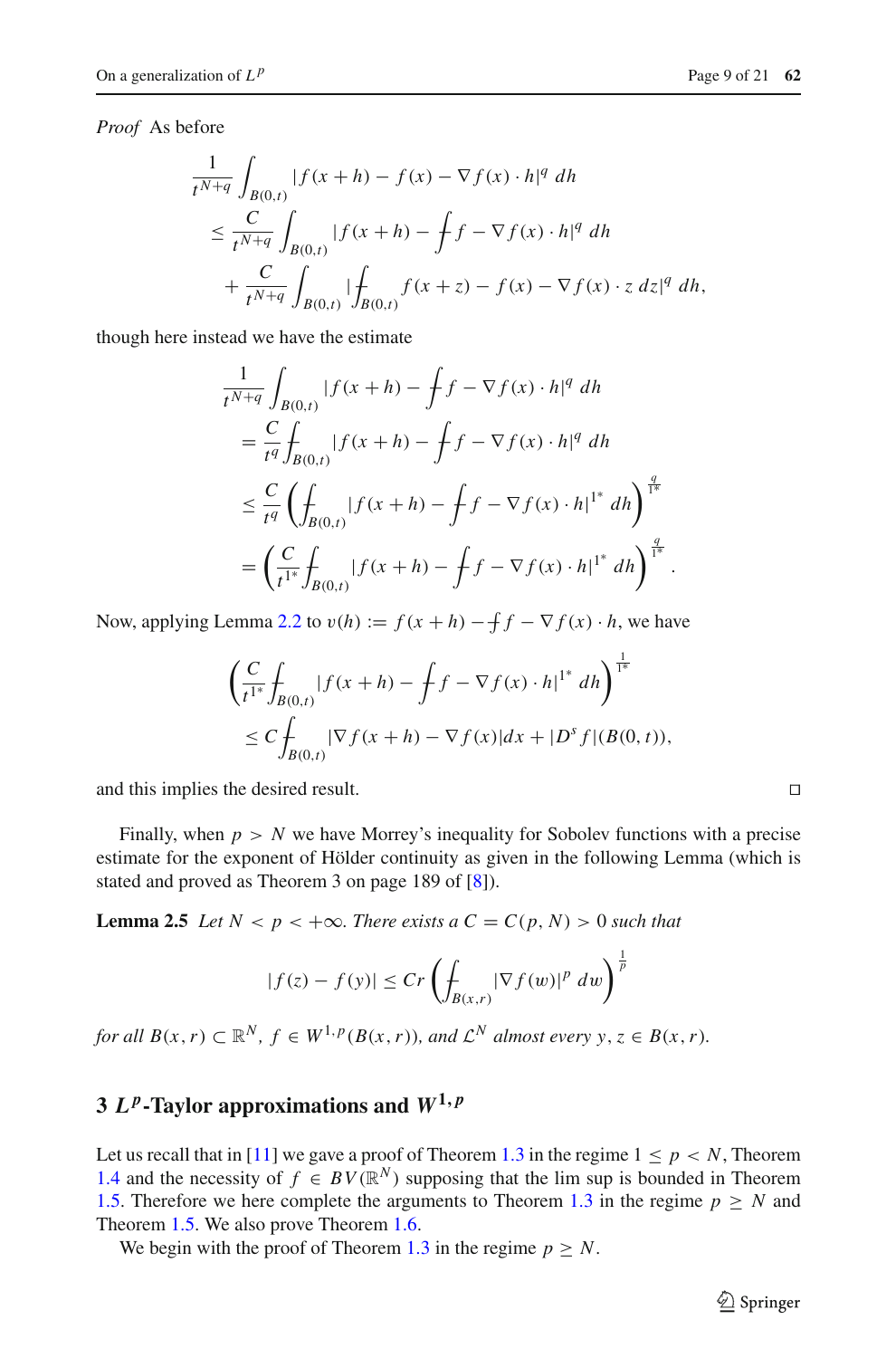*Proof* Let  $p \geq N$  and  $f \in W^{1,p}(\mathbb{R}^N)$ . If  $q < +\infty$ , then the result follows by exactly the same argument in [\[11](#page-20-10)] observing that although Lemma [2.3](#page-6-2) was only stated for  $p < N$  in [\[11\]](#page-20-10), we here proved it for all  $1 \leq p < +\infty$  and any  $1 \leq q < +\infty$ . Thus it remains to treat the case  $q = +\infty$ . The estimate for Morrey's inequality given in Lemma [2.5](#page-8-1) implies that for any  $N < s < p$  one has

$$
\frac{|f(x+h) - f(x) - \nabla f(x) \cdot h|^s}{|h|^s} \le C \int_{B(x, |h|)} |\nabla f(z) - \nabla f(x)|^s \, dz
$$

and so

$$
\sup_{h\in B(0,\epsilon)}\frac{|f(x+h)-f(x)-\nabla f(x)\cdot h|^p}{|h|^p}\leq C\sup_{h\in B(0,\epsilon)}\left(\int_{B(x,|h|)}|\nabla f(z)-\nabla f(x)|^s\,dz\right)^{\frac{p}{s}}
$$

Now, the right hand side tends to zero pointwise as  $\epsilon \to 0$ , while

$$
\sup_{h\in B(0,\epsilon)}\left(\int_{B(x,|h|)}|\nabla f(z)-\nabla f(x)|^s\,dz\right)^{\frac{p}{s}}\leq \left(\mathcal{M}(|\nabla f|^s)(x)\right)^{\frac{p}{s}}+|\nabla f(x)|^p,
$$

and so the result follows from Lebesgue's dominated convergence theorem and the boundedness of  $\mathcal{M}: L^r(\mathbb{R}^N) \to L^r(\mathbb{R}^N)$  for all  $1 < r \leq +\infty$ 

We now give a proof of Theorem [1.5,](#page-2-5) arguing as in [\[11](#page-20-10)], mutatis mutandis.

*Proof* As argued in [\[11\]](#page-20-10), the finiteness of the limit implies  $f \in BV(\mathbb{R}^N)$ , so it suffices to show that for  $f \in BV(\mathbb{R}^N)$  we can find a bound for the limit.

For any  $0 < \epsilon < 1$ , we expand the integrand on concentric rings

$$
\begin{split} &\int_{B(0,\epsilon)}\frac{|f(x+h)-f(x)-\nabla f(x)\cdot h|^q}{|h|^q}\,dh\\ &=\sum_{i=0}^\infty\frac{1}{\epsilon^N|B(0,1)|}\int_{B(0,\frac{\epsilon}{2^i})\backslash B(0,\frac{\epsilon}{2^{i+1}})}\frac{|f(x+h)-f(x)-\nabla f(x)\cdot h|^q}{|h|^q}\,dh. \end{split}
$$

We now make estimates for  $i \in \mathbb{N}$  fixed. We have

$$
\begin{split} &\frac{1}{\epsilon^N}\int_{B(0,\frac{\epsilon}{2^i})\backslash B(0,\frac{\epsilon}{2^{i+1}})}\frac{|f(x+h)-f(x)-\nabla f(x)\cdot h|^q}{|h|^q}\,dh\\ &\leq \frac{1}{\epsilon^N}\left(\frac{\epsilon}{2^{i+1}}\right)^{-q}\int_{B(0,\frac{\epsilon}{2^i})\backslash B(0,\frac{\epsilon}{2^{i+1}})}|f(x+h)-f(x)-\nabla f(x)\cdot h|^q\,dh\\ &\leq \frac{2^q}{2^{iN}}\left(\frac{\epsilon}{2^i}\right)^{-N-q}\int_{B(0,\frac{\epsilon}{2^i})}|f(x+h)-f(x)-\nabla f(x)\cdot h|^q\,dh. \end{split}
$$

Here, in place of Lemma 2.3 we utilize Lemma 2.4 to deduce that  
\n
$$
\left(\frac{\epsilon}{2^{i}}\right)^{-N-q} \int_{B(0,\frac{\epsilon}{2^{i}})} |f(x+h) - f(x) - \nabla f(x) \cdot h|^{q} dh
$$
\n
$$
\leq C \left( \int_{B(0,\frac{\epsilon}{2^{i}})} |\nabla f(x+h) - \nabla f(x)|^{p} dh + \left(\frac{2^{i}}{\epsilon}\right)^{N} |D^{s} f| (\overline{B(x,\epsilon/2^{i})}) \right)^{q}
$$
\n
$$
+ C \left( \int_{0}^{1} \int_{B(0,t\frac{\epsilon}{2^{i}})} |\nabla f(x + tz) - \nabla f(x)| dz + \left(\frac{2^{i}}{t\epsilon}\right)^{N} |D^{s} f| (\overline{B(x,t\epsilon/2^{i})}) dt \right)^{q}.
$$

 $\circledcirc$  Springer

.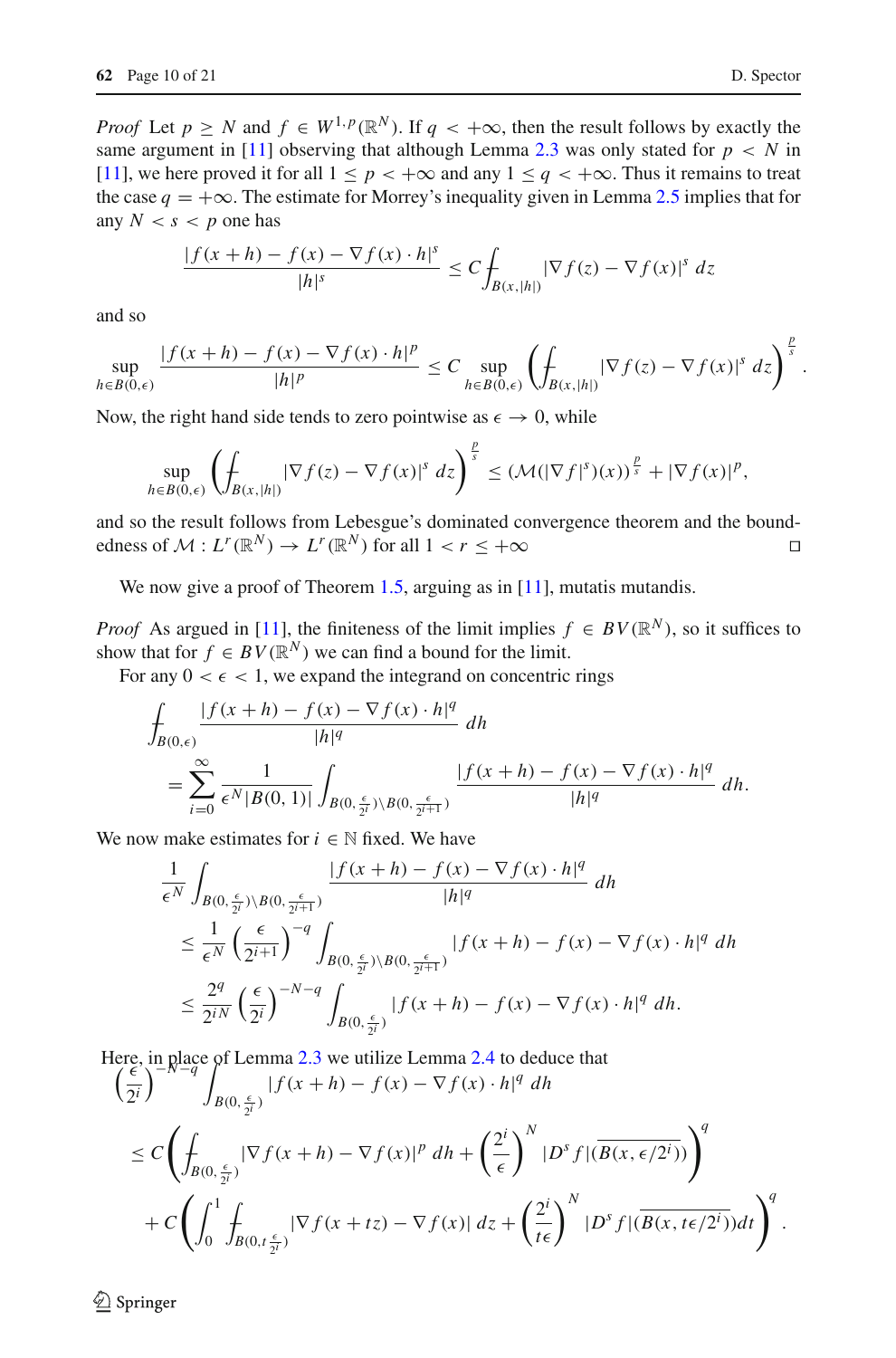Here we have used the estimate

$$
\int_{B(0,\frac{\epsilon}{2i})} |f(x+z) - f(x) - \nabla f(x) \cdot z| \, dz
$$
\n
$$
\leq \int_0^1 \int_{B(0,t\frac{\epsilon}{2i})} |\nabla f(x+tz) - \nabla f(x)| \, dz + \left(\frac{2^i}{t\epsilon}\right)^N |D^s f| (\overline{B(x,t\epsilon/2^i)}) dt
$$

for the second term of Lemma [2.4,](#page-7-0) whose argument is almost identical to the one used in the upper bound in the proof of Theorem [1.6](#page-2-2) (and is originally due to Ponce [\[14](#page-20-13)], p. 248). Therefore, summing in *i* and applying the basic inequality  $\left(\sum_i |a_i|\right)^{\frac{1}{q}} \le \sum_i |a_i|^{\frac{1}{q}}$  (which follows from subadditivity of the function  $s \mapsto s^{\frac{1}{q}}$ , we have

$$
\left(\int_{B(0,\epsilon)}\frac{|f(x+h)-f(x)-\nabla f(x)\cdot h|^q}{|h|^q} dh\right)^{\frac{1}{q}}
$$
\n
$$
\leq C \sum_{i=0}^{\infty} \left(\frac{1}{2^i}\right)^{N/q} \int_{B(0,\frac{\epsilon}{2^i})} |\nabla f(x+h)-\nabla f(x)| dh + \left(\frac{2^i}{\epsilon}\right)^N |D^s f| (\overline{B(x,\epsilon/2^i)})
$$
\n
$$
+ C \sum_{i=0}^{\infty} \left(\frac{1}{2^i}\right)^{N/q} \int_0^1 \int_{B(0,t\frac{\epsilon}{2^i})} |\nabla f(x+tz)-\nabla f(x)| dz
$$
\n
$$
+ \left(\frac{2^i}{t\epsilon}\right)^N |D^s f| (\overline{B(x,t\epsilon/2^i)}) dt.
$$

Integrating the preceding inequality over  $x \in \mathbb{R}^N$  and making use of Tonelli's theorem we obtain

$$
\int_{\mathbb{R}^N} \left( \int_{B(0,\epsilon)} \frac{|f(x+h) - f(x) - \nabla f(x) \cdot h|^q}{|h|^q} dh \right)^{\frac{1}{q}} dx
$$
\n
$$
\leq C \sum_{i=0}^{\infty} \left( \frac{1}{2^i} \right)^{N/q} \int_{B(0,\frac{\epsilon}{2^i})} \int_{\mathbb{R}^N} |\nabla f(x+h) - \nabla f(x)| dx dh
$$
\n
$$
+ \left( \frac{2^i}{\epsilon} \right)^N |D^s f| (\overline{B(x,\epsilon/2^i)}) dx
$$
\n
$$
+ C \sum_{i=0}^{\infty} \left( \frac{1}{2^i} \right)^{N/q} \int_0^1 \left( \int_{B(0,t\frac{\epsilon}{2^i})} \int_{\mathbb{R}^N} |\nabla f(x + tz) - \nabla f(x)| dz \right) dt
$$
\n
$$
+ \int_{\mathbb{R}^N} \left( \frac{2^i}{t\epsilon} \right)^N |D^s f| (\overline{B(x,t\epsilon/2^i)}) dx \right) dt.
$$

However, if  $h, z \in B(0, \epsilon)$  and  $t \in (0, 1)$  we have

$$
\max \left\{ \int_{\mathbb{R}^N} |\nabla f(x+h) - \nabla f(x)| dx, \int_{\mathbb{R}^N} |\nabla f(x+tz) - \nabla f(x)| dx \right\}
$$
  

$$
\leq \sup_{w \in B(0,\epsilon)} \int_{\mathbb{R}^N} |\nabla f(x+w) - \nabla f(x)| dx,
$$

 $\hat{2}$  Springer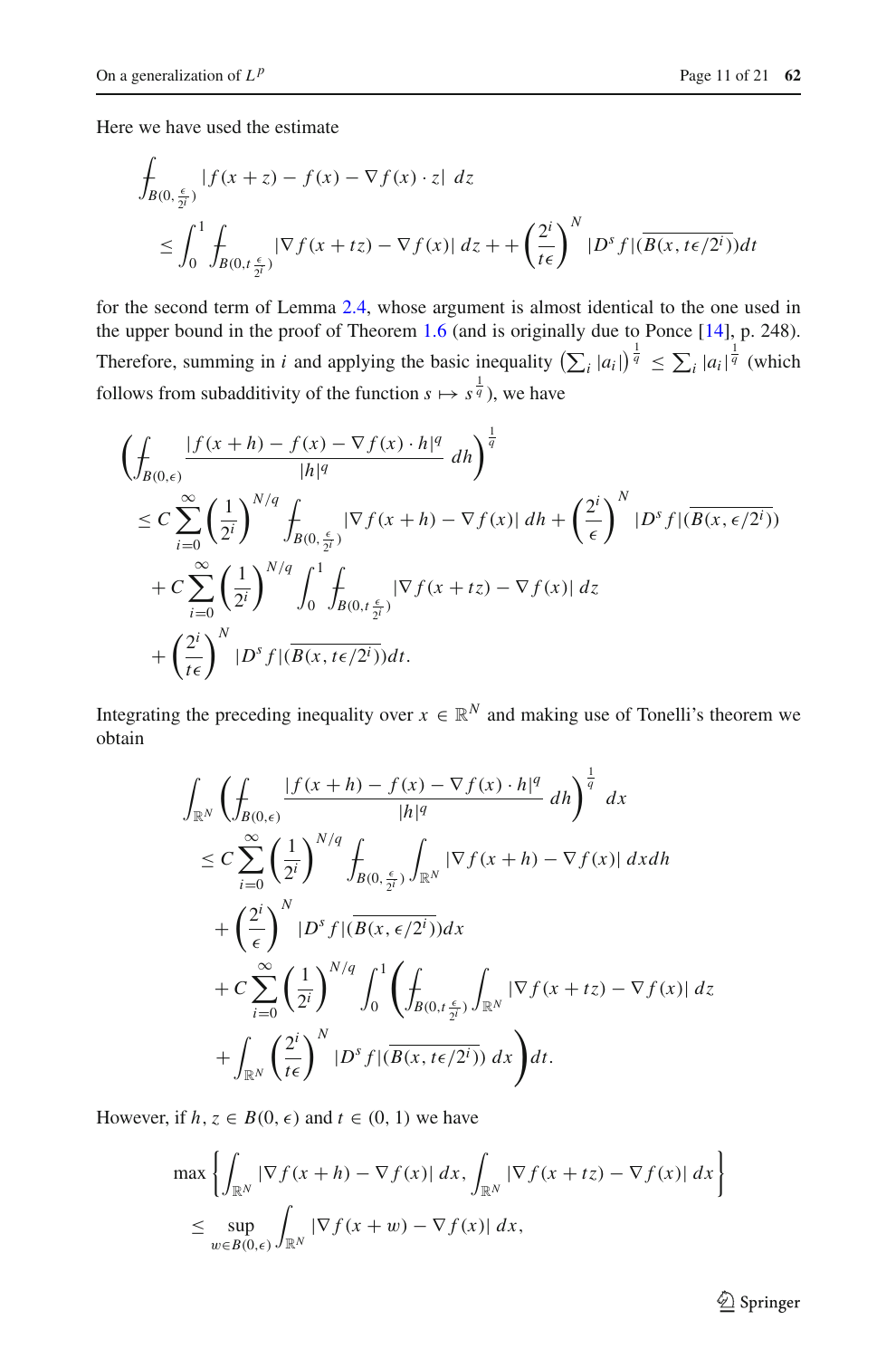and observe that this bound is independent of  $i \in \mathbb{N}$ . Thus,

$$
\int_{\mathbb{R}^N} \left( \int_{B(0,\epsilon)} \frac{|f(x+h) - f(x) - \nabla f(x) \cdot h|^q}{|h|^q} dh \right)^{\frac{1}{q}} dx
$$
\n
$$
\leq C \sum_{i=0}^{\infty} \left( \frac{1}{2^i} \right)^{N/q} \sup_{w \in B(0,\epsilon)} \int_{\mathbb{R}^N} |\nabla f(x+w) - \nabla f(x)| dx
$$
\n
$$
+ C \sum_{i=0}^{\infty} \left( \frac{1}{2^i} \right)^{N/q} \left( \int_{\mathbb{R}^N} \left( \frac{2^i}{\epsilon} \right)^N |D^s f| (\overline{B(x,\epsilon/2^i)}) dx \right)
$$
\n
$$
+ \int_0^1 \int_{\mathbb{R}^N} \left( \frac{2^i}{t \epsilon} \right)^N |D^s f| (\overline{B(x,t \epsilon/2^i)}) dx dt \right).
$$

Finally we observe that

$$
\int_0^1 \int_{\mathbb{R}^N} \left(\frac{2^i}{t\epsilon}\right)^N |D^s f|(\overline{B(x, t\epsilon/2^i)}) dx dt
$$
  
= 
$$
\int_0^1 \left(\frac{2^i}{t\epsilon}\right)^N \int_{B(0, t\frac{\epsilon}{2^i})} \int_{\mathbb{R}^N} d|D^s f|(x-y) dy dt
$$
  
= 
$$
|D^s f|(\mathbb{R}^N),
$$

while a similar argument shows

$$
\int_{\mathbb{R}^N} \left(\frac{2^i}{\epsilon}\right)^N |D^s f|(\overline{B(x,\epsilon/2^i)}) dx = |D^s f|(\mathbb{R}^N),
$$

and these equalities hold for all  $i \in \mathbb{N}$ .

Thus, as the infinite series is summable, sending  $\epsilon \to 0$  and using continuity of translation in  $L^1(\mathbb{R}^N)$  we obtain

$$
\lim_{\epsilon \to 0} \int_{\mathbb{R}^N} \left( \oint_{B(0,\epsilon)} \frac{|f(x+h) - f(x) - \nabla f(x) \cdot h|^q}{|h|^q} \, dh \right)^{\frac{1}{q}} dx \le C|D^s f|(\mathbb{R}^N).
$$

We now calculate the explicit limit of the  $L^1$ -Taylor approximation for a function  $f \in$  $BV(\mathbb{R}^N)$ , proving the claim of Theorem [1.6.](#page-2-2) Observe here that the fact that  $q = 1$  means we do not need to use the Sobolev embedding theorem and therefore the computation is cleaner.

*Proof* We first argue the upper bound

$$
\limsup_{\epsilon \to 0} \int_{\mathbb{R}^N} \int_{B(0,\epsilon)} \frac{|f(x+h) - f(x) - \nabla f(x) \cdot h|}{|h|} \, dh dx \le K_{1,N} |D^s f|(\mathbb{R}^N) \tag{3.1}
$$

Fix  $\psi \in C_c^{\infty}(B(0, 1))$  radial, non-negative and  $\int \psi = 1$  and define  $\psi_{\delta}(x) := \frac{1}{\delta^N} \psi(\frac{x}{\delta})$ . For  $f \in BV(\mathbb{R}^N)$  we denote by  $f_\delta$  the convolution  $f * \psi_\delta$ . Then if  $Df$  is the measure derivative of *f*, one has  $Df_{\delta} = (\nabla f)_{\delta} + (D^s f)_{\delta}$ , and so the triangle inequality and Tonelli's theorem imply

<span id="page-11-0"></span>
$$
\int_{\mathbb{R}^N} \int_{B(0,\epsilon)} \frac{|f_\delta(x+h) - f_\delta(x) - (\nabla f)_\delta(x) \cdot h|}{|h|} \, dh dx
$$

 $\bigcirc$  Springer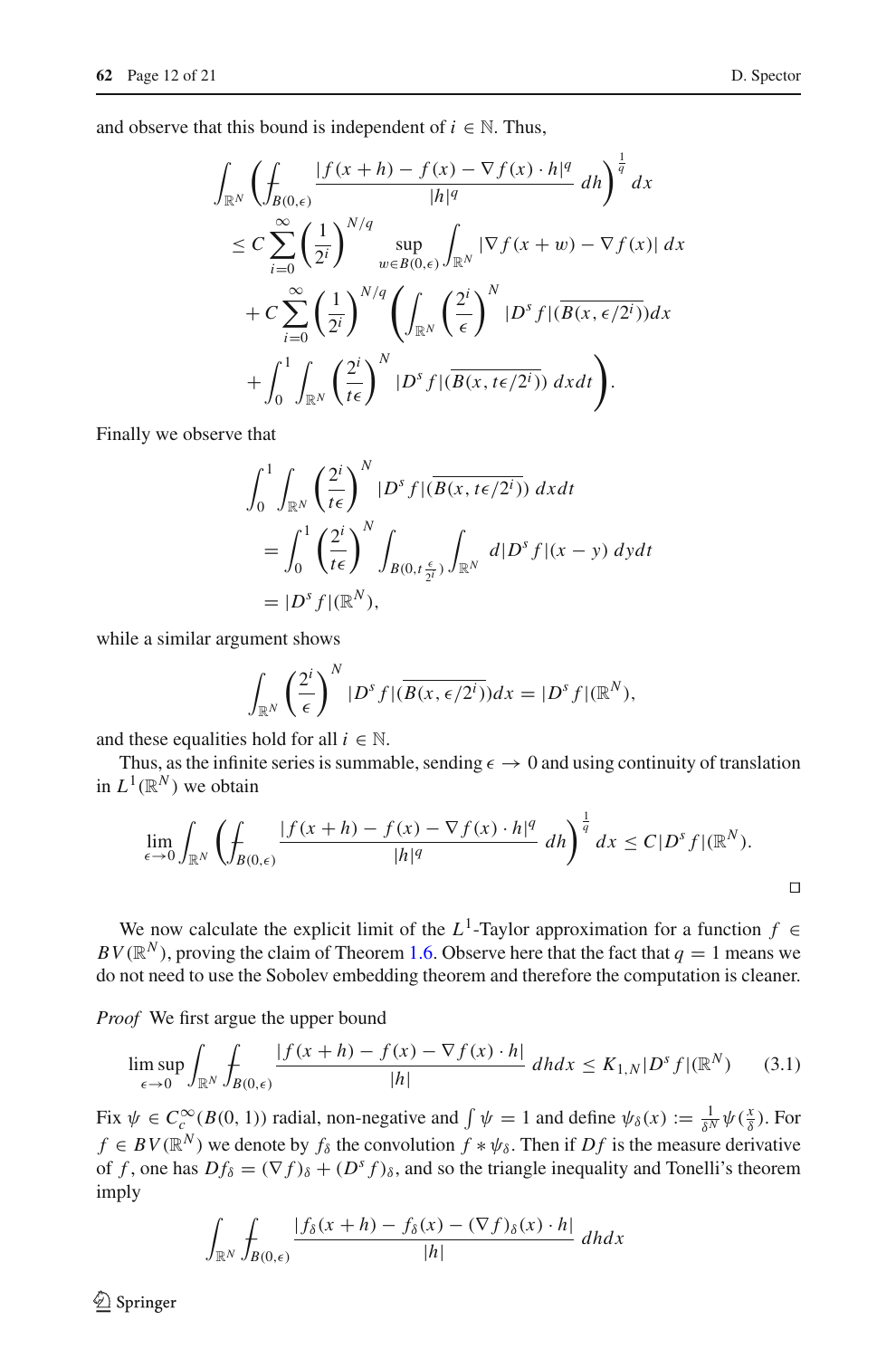$$
\leq \int_0^1 \int_{\mathbb{R}^N} \int_{B(0,\epsilon)} |(\nabla f_\delta(x + sh) - (\nabla f)_\delta(x)) \cdot \frac{h}{|h|} | dh dx ds
$$
  
\n
$$
\leq \int_0^1 \int_{\mathbb{R}^N} \int_{B(0,\epsilon)} |(\nabla f)_\delta(x + sh) - (\nabla f)_\delta(x)| dh dx ds
$$
  
\n
$$
+ \int_0^1 \int_{\mathbb{R}^N} \int_{B(0,\epsilon)} |(D^s f)_\delta(x + sh) \cdot \frac{h}{|h|} dh dx ds
$$
  
\n
$$
= \int_0^1 \int_{B(0,\epsilon)} \int_{\mathbb{R}^N} |(\nabla f)_\delta(x + sh) - \nabla f_\delta(x)| dh dx ds
$$
  
\n
$$
+ \int_{B(0,\epsilon)} \int_{\mathbb{R}^N} |(D^s f)_\delta(y) \cdot \frac{h}{|h|} dh dx ds.
$$

Now

$$
\int_{B(0,\epsilon)} \int_{\mathbb{R}^N} \left| (D^s f)_{\delta}(y) \cdot \frac{h}{|h|} \right| dy dh
$$
\n
$$
= \frac{1}{\epsilon^N |B(0,1)|} \int_0^{\epsilon} \int_{\partial B(0,t)} \int_{\mathbb{R}^N} |(D^s f)_{\delta}(y) \cdot \sigma | dy d\mathcal{H}^{N-1}(\sigma) dt
$$
\n
$$
= \frac{1}{\epsilon^N |B(0,1)|} \int_0^{\epsilon} \int_{\partial B(0,t)} \int_{\mathbb{R}^N} |(D^s f)_{\delta}(y) \cdot \sigma | dy d\mathcal{H}^{N-1}(\sigma) dt
$$
\n
$$
= \frac{1}{\epsilon^N |B(0,1)|} \int_0^{\epsilon} t^{N-1} dt \int_{S^{N-1}} \int_{\mathbb{R}^N} |(D^s f)_{\delta}(y) \cdot \sigma | dy d\mathcal{H}^{N-1}(\sigma)
$$
\n
$$
= K_{1,N} |(D^s f)_{\delta}|(\mathbb{R}^N)
$$

for

$$
K_{1,N} = \int_{S^{N-1}} |e_1 \cdot \sigma| \, d\mathcal{H}^{N-1}(\sigma)
$$

as in Sect. [1.2.](#page-2-0) Therefore sending  $\delta \to 0^+$ , Fatou's lemma, Lebesgue's dominated convergence theorem, the strict convergence of the measures  $(D^s f)_{\delta} \rightarrow D^s f$  yields

$$
\int_{\mathbb{R}^N} \int_{B(0,\epsilon)} \frac{|f(x+h) - f(x) - \nabla f(x) \cdot h|}{|h|} dh dx
$$
\n
$$
\leq \int_0^1 \int_{B(0,\epsilon)} \int_{\mathbb{R}^N} |\nabla f(x+sh) - \nabla f(x)| dx dh ds + K_{1,N} |D^s f|(\mathbb{R}^N)
$$

Now taking the limsup as  $\epsilon \to 0$  the first term vanishes as argued in the previous theorems (by continuity of translation on  $L^1(\mathbb{R}^N)$ ), and we thus obtain [\(3.1\)](#page-11-0).

To prove the lower bound, we simply estimate

$$
\left| \int_{\mathbb{R}^N} \int_{B(0,\epsilon)} \frac{|f(x+h) - f(x)|}{|h|} dh dx - K_{1,N} \int_{\mathbb{R}^N} |\nabla f(y)| dy \right|
$$
  
\n
$$
= \left| \int_{\mathbb{R}^N} \int_{B(0,\epsilon)} \frac{|f(x+h) - f(x)|}{|h|} dh dx - \int_{B(0,\epsilon)} \int_{\mathbb{R}^N} \left| \nabla f(y) \cdot \frac{h}{|h|} \right| dy dh \right|
$$
  
\n
$$
\leq \int_{\mathbb{R}^N} \int_{B(0,\epsilon)} \frac{|f(x+h) - f(x) - \nabla f(x) \cdot h|}{|h|} dh dx,
$$

<sup>2</sup> Springer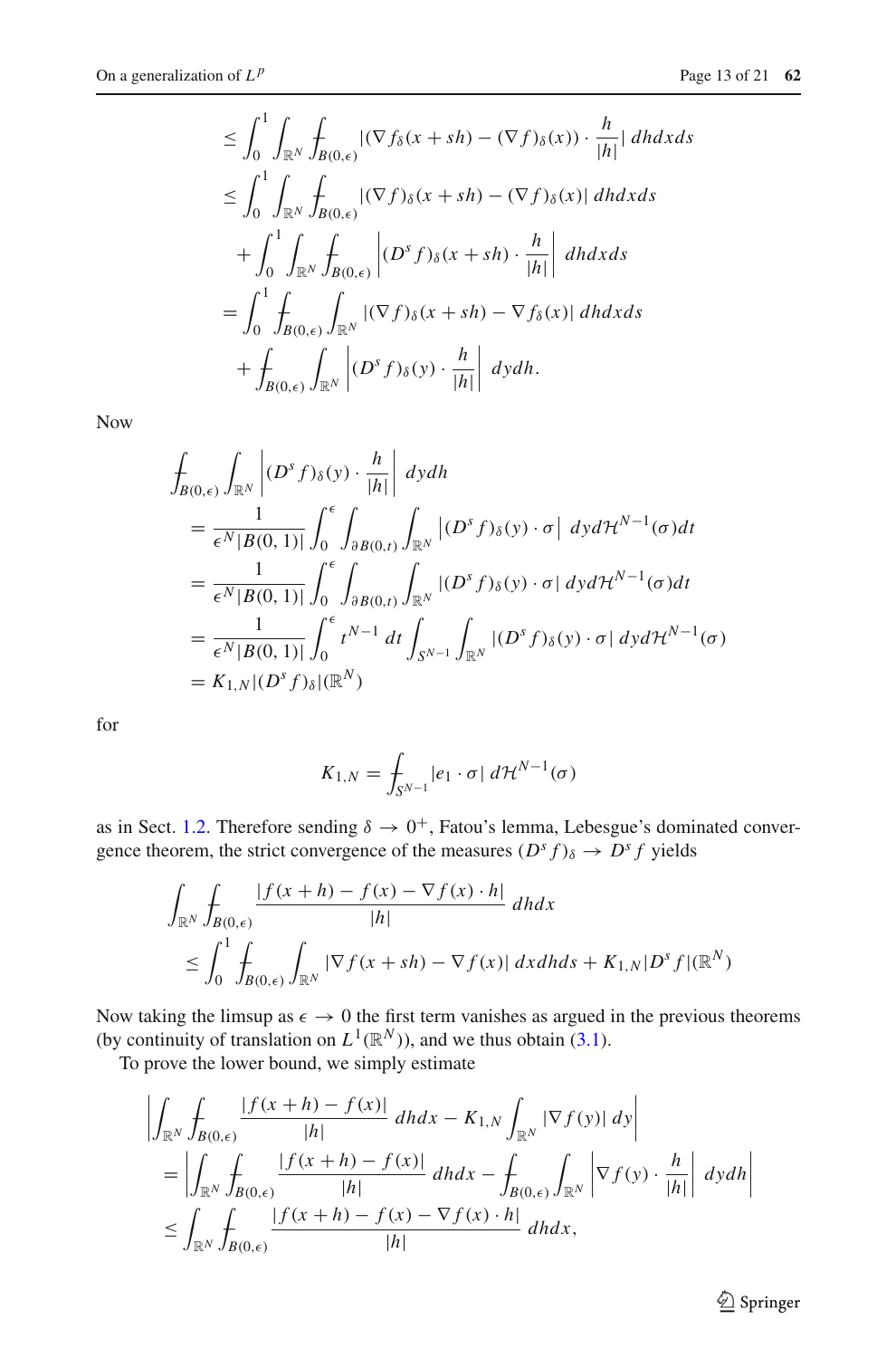$$
\lim_{\epsilon \to 0} \int_{\mathbb{R}^N} \int_{B(0,\epsilon)} \frac{|f(x+h) - f(x)|}{|h|} dh dx = K_{1,N} |Df|(\mathbb{R}^N),
$$

and the decomposition

$$
|Df|(\mathbb{R}^N) = |D^s f|(\mathbb{R}^N) + \int_{\mathbb{R}^N} |\nabla f(y)| dy
$$

yields the desired lower bound. 

## <span id="page-13-0"></span>**4 General mollifiers**

We will here give proofs of the results asserted in Sect. [1.2.](#page-2-0) We begin with Theorem [1.7.](#page-4-1)

*Proof of Theorem 1.7* We will show that

$$
\lim_{\epsilon \to 0} \left( \int_{B(0,\eta)} \frac{|f(x+h) - f(x) - \nabla f(x) \cdot h|^{pq}}{|h|^{pq}} \rho_{\epsilon}(h) \, dh \right)^{\frac{1}{pq}} = 0
$$

for *p*-Lebesgue points of  $\nabla f$ , and hence  $\mathcal{L}^N$  almost every  $x \in \mathbb{R}^N$ . Let us first recall that as a monotone decreasing function of  $|h|$ ,  $\rho_{\epsilon}$  has at most countably many jump discontinuities, and possesses inner and outer limits for every value of |*h*|, and therefore its suffices to prove the result in the case where  $\rho_{\epsilon}$  is inner continuous (which always dominates  $\rho_{\epsilon}$ ).

In order to apply Lemma [2.3,](#page-6-2) we expand the desired quantity on concentric rings to obtain

$$
\int_{B(0,\eta)} \frac{|f(x+h) - f(x) - \nabla f(x) \cdot h|^{pq}}{|h|^{pq}} \rho_{\epsilon}(h) dh
$$
\n
$$
= \sum_{i=0}^{\infty} \int_{B(0,\frac{\eta}{2^{i}}) \setminus B(0,\frac{\eta}{2^{i+1}})} \frac{|f(x+h) - f(x) - \nabla f(x) \cdot h|^{pq}}{|h|^{pq}} \rho_{\epsilon}(h) dh
$$
\n
$$
\leq \sum_{i=0}^{\infty} \rho_{\epsilon} \left(\frac{\eta}{2^{i+1}}\right) \left(\frac{\eta}{2^{i+1}}\right)^{-pq} \int_{B(0,\frac{\eta}{2^{i}})} |f(x+h) - f(x) - \nabla f(x) \cdot h|^{pq} dh
$$
\n
$$
= 2^{pq+2N} \sum_{i=0}^{\infty} \rho_{\epsilon} \left(\frac{\eta}{2^{i+1}}\right) \left(\frac{\eta}{2^{i+2}}\right)^{N} \left(\frac{\eta}{2^{i}}\right)^{-pq-N}
$$
\n
$$
\times \int_{B(0,\frac{\eta}{2^{i}})} |f(x+h) - f(x) - \nabla f(x) \cdot h|^{pq} dh.
$$

Then applying the estimate from Lemma [2.3,](#page-6-2) we have

$$
\int_{B(0,\eta)} \frac{|f(x+h) - f(x) - \nabla f(x) \cdot h|^{pq}}{|h|^{pq}} \rho_{\epsilon}(h) dh \tag{4.1}
$$

$$
\leq C \sum_{i=0}^{\infty} \rho_{\epsilon} \left( \frac{\eta}{2^{i+1}} \right) \left( \frac{\eta}{2^{i+2}} \right)^N \max \left\{ F_1^i(x), F_2^i(x) \right\},\tag{4.2}
$$

where

$$
F_1^i(x) := \left( \int_{B(0, \frac{\eta}{2^i})} |\nabla f(x+h) - \nabla f(x)|^s \, dh \right)^{\frac{pq}{s}}
$$

 $\bigcirc$  Springer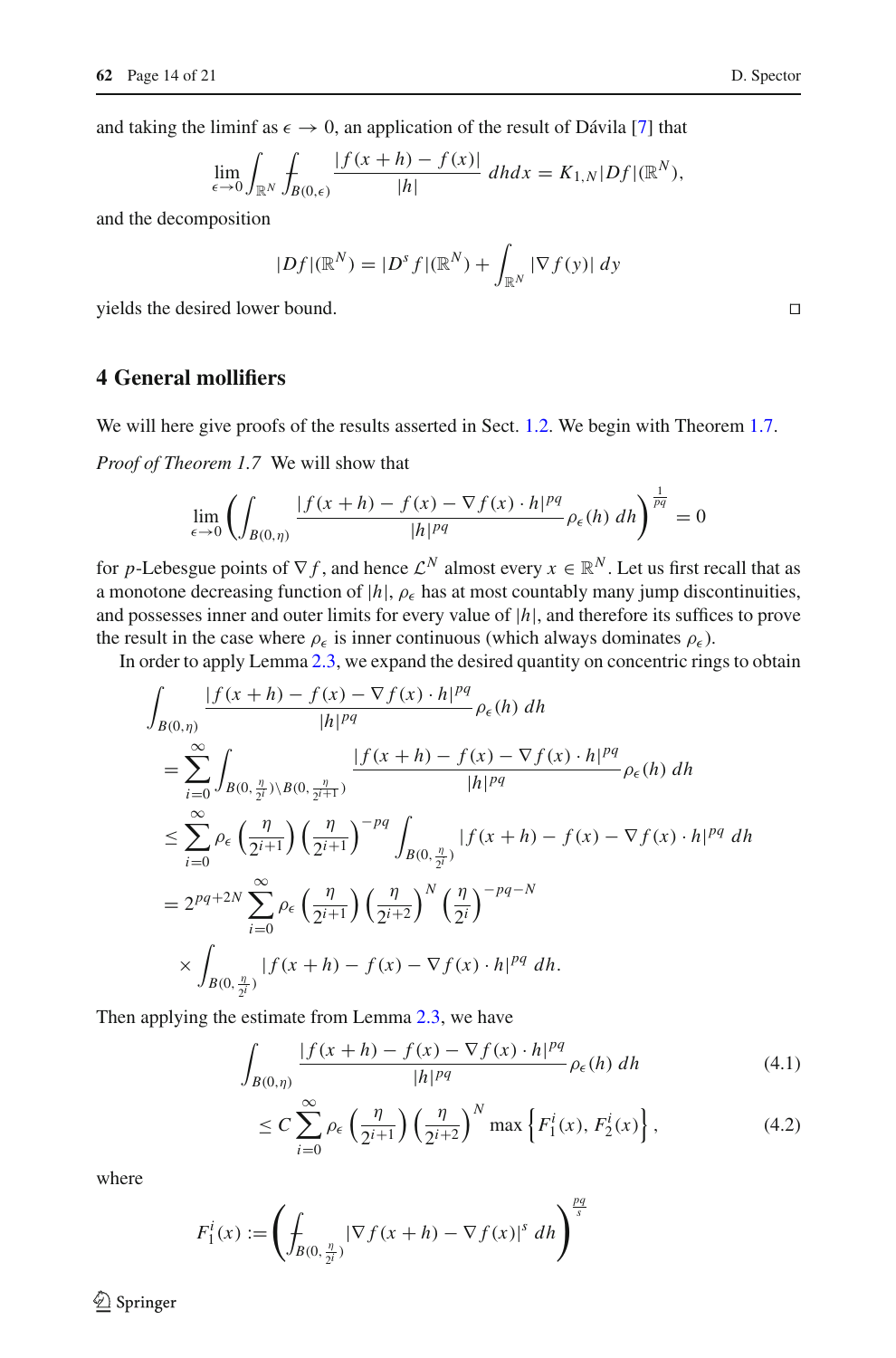$$
F_2^i(x) := \left( \left( \frac{\eta}{2^i} \right)^{-N-1} \int_{B(0, \frac{\eta}{2^i})} |f(z) - f(x) - \nabla f(x)z| \, dz \right)^{pq}.
$$

Now, the Lebesgue differentiation theorem implies that for almost every  $x \in \mathbb{R}^N$ ,  $F_1^i$ ,  $F_2^i$ tend to zero for large *i*, while they are bounded for *i* small (and the bound may depend on *x* at this point). Thus, we have that

$$
\int_{B(0,\eta)} \frac{|f(x+h) - f(x) - \nabla f(x) \cdot h|^{pq}}{|h|^{pq}} \rho_{\epsilon}(h) dh
$$
  

$$
\leq \delta(x) \sum_{i=k(\delta)}^{\infty} \rho_{\epsilon} \left(\frac{\eta}{2^{i+1}}\right) \left(\frac{\eta}{2^{i+2}}\right)^N
$$
  

$$
+ C \sum_{i=0}^{k(\delta)} \rho_{\epsilon} \left(\frac{\eta}{2^{i+1}}\right) \left(\frac{\eta}{2^{i+2}}\right)^N.
$$

We claim that the first sum is bounded by a constant which is independent of epsilon and delta, while the second tends to zero as  $\epsilon \to 0$ . If this is the case, then first sending  $\epsilon \to 0$  and then sending  $\delta \to 0$ , the result is demonstrated. However, observe that since  $\rho_{\epsilon}$  is decreasing and  $t^{N-1}$  is increasing,

$$
\rho_{\epsilon}\left(\frac{\eta}{2^{i+1}}\right)\left(\frac{\eta}{2^{i+2}}\right)^{N-1} \leq \inf_{t \in \left[\frac{\eta}{2^{i+2}}, \frac{\eta}{2^{i+1}}\right]} \rho_{\epsilon}(t) t^{N-1},
$$

and therefore

$$
\rho_{\epsilon}\left(\frac{\eta}{2^{i+1}}\right)\left(\frac{\eta}{2^{i+2}}\right)^N \leq \int_{\frac{\eta}{2^{i+2}}}^{\frac{\eta}{2^{i+1}}} \rho_{\epsilon}(t)t^{N-1} dt.
$$

This then implies that

$$
\sum_{i=k(\delta)}^{\infty} \rho_{\epsilon}\left(\frac{\eta}{2^{i+1}}\right) \left(\frac{\eta}{2^{i+2}}\right)^N \le \int_0^{\frac{\eta}{k(\delta)+1}} \rho_{\epsilon}(t) t^{N-1} dt \le 1,
$$

and the first sum is bounded independent of epsilon and delta, as claimed. For the demonstration that the second tends to zero as  $\epsilon \to 0$ , we utilize the fact that  $\rho_{\epsilon}$  are decreasing and

$$
\lim_{\epsilon \to 0} \int_{\delta}^{\infty} \rho_{\epsilon}(t) t^{N-1} dt = 0
$$

for all  $\delta > 0$ . This implies that  $\rho_{\epsilon}(t_0) \to 0$  pointwise for almost every  $t_0 > 0$  and so by monotonicity of  $\rho_{\epsilon}$ , it suffices to bound the second sum by

$$
\sum_{i=0}^{k(\delta)} \rho_{\epsilon} \left( \frac{\eta}{2^{i+1}} \right) \left( \frac{\eta}{2^{i+2}} \right)^N \leq \rho_{\epsilon}(t_0) \eta^N
$$

for some  $t_0 < \frac{\eta}{2^{k(\delta)+1}}$  such that  $\rho_{\epsilon}(t_0) \to 0$ .

We now prove Theorem [1.9](#page-5-1) concerning the improved first order  $L^p$ -Taylor approximation estimate for general mollifiers.

 $\hat{\mathfrak{D}}$  Springer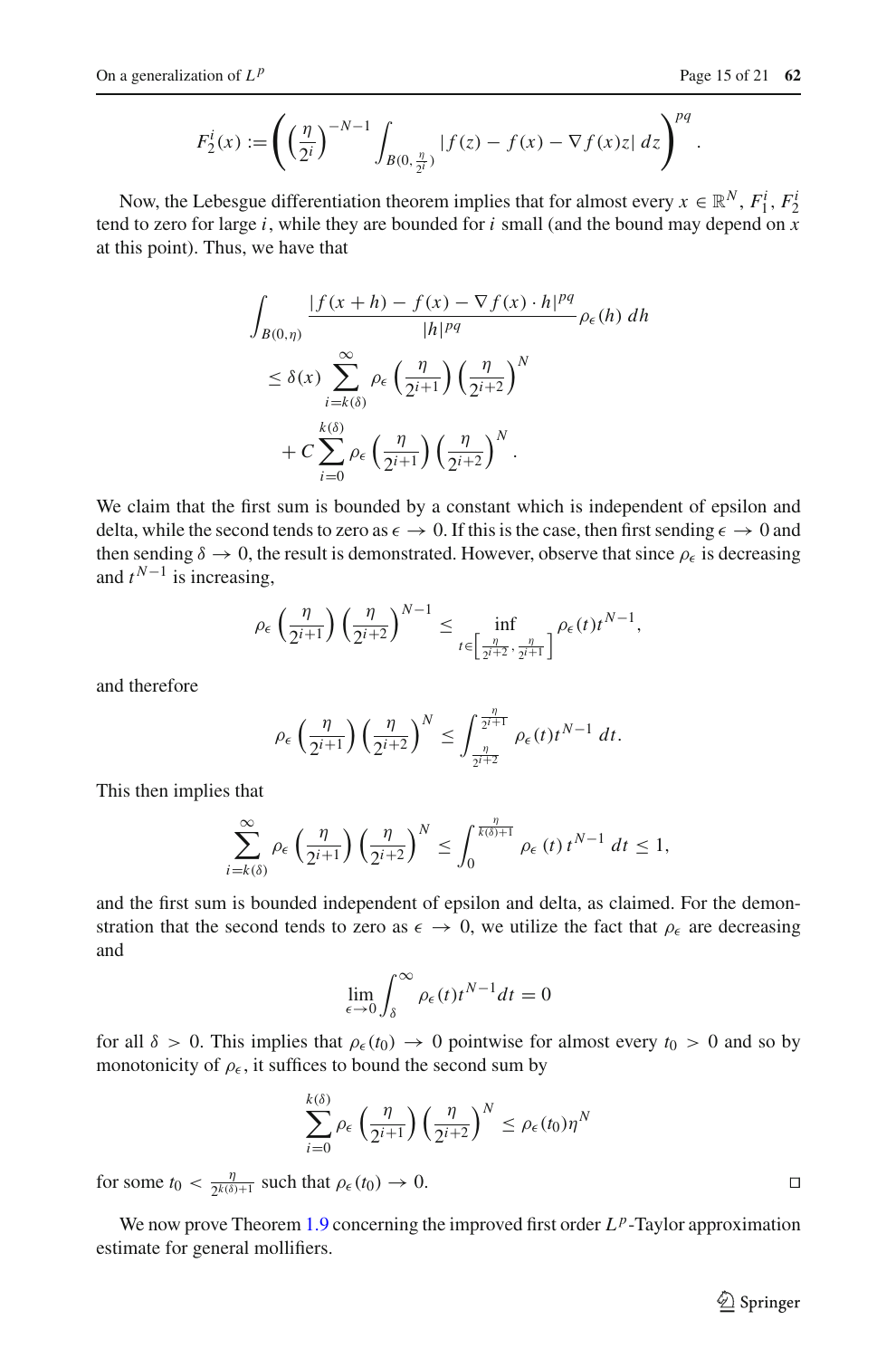*Proof of Theorem 1.9* As we demonstrated the pointwise convergence

$$
\left(\int_{B(0,\eta)}\frac{|f(x+h)-f(x)-\nabla f(x)\cdot h|^{pq}}{|h|^{pq}}\rho_{\epsilon}(h)\ dh\right)^{\frac{1}{pq}}\to 0
$$

as  $\epsilon \to 0$  for  $\mathcal{L}^N$  almost every  $x \in \mathbb{R}^N$ , it remains to show that there is a function  $g \in L^1_{loc}(\mathbb{R}^N)$  such that

$$
\left(\int_{B(0,\eta)}\frac{|f(x+h)-f(x)-\nabla f(x)\cdot h|^{pq}}{|h|^{pq}}\rho_{\epsilon}(h)\,dh\right)^{\frac{1}{q}}\le g(x)
$$

and the result is demonstrated. Recall that we showed

$$
\left(\int_{B(0,\eta)}\frac{|f(x+h)-f(x)-\nabla f(x)\cdot h|^{pq}}{|h|^{pq}}\rho_{\epsilon}(h) dh\right)^{\frac{1}{q}}
$$
  
 
$$
\leq C \left(\sum_{i=0}^{\infty} \rho_{\epsilon}\left(\frac{\eta}{2^{i+1}}\right) \left(\frac{\eta}{2^{i+2}}\right)^{N} \max\left\{F_{1}^{i}(x), F_{2}^{i}(x)\right\}\right)^{\frac{1}{q}}
$$

where

$$
F_1^i(x) = \left(\int_{B(0, \frac{\eta}{2^i})} |\nabla f(x+h) - \nabla f(x)|^s \, dh\right)^{\frac{pq}{s}}
$$
  

$$
F_2^i(x) = \left(\left(\frac{\eta}{2^i}\right)^{-N-1} \int_{B(0, \frac{\eta}{2^i})} |f(z) - f(x) - \nabla f(x)z| \, dz\right)^{pq}.
$$

Now, we can estimate uniformly in *i*

$$
F_1^i(x) \leq \left(\mathcal{M}_\eta(|\nabla f|^s)(x)\right)^{\frac{pq}{s}} + |\nabla f(x)|^{pq}
$$
  

$$
F_2^i(x) \leq \left(\mathcal{M}_\eta(|\nabla f|)(x)\right)^{pq} + |\nabla f(x)|^{pq},
$$

where  $\mathcal{M}_{\eta}$  is the (restricted) Hardy–Littlewood maximal function,

$$
\mathcal{M}_{\eta}(h)(x) := \sup_{0 < r < \eta} \int_{B(x,r)} |h(z)| \, dz
$$

so that

$$
\left(\int_{B(0,\eta)}\frac{|f(x+h)-f(x)-\nabla f(x)\cdot h|^{pq}}{|h|^{pq}}\rho_{\epsilon}(h)\,dh\right)^{\frac{1}{q}}\le g(x),
$$

where we have defined

$$
g(x) := C \left( \left( \mathcal{M}(|\nabla f|^s)(x) \right)^{\frac{p}{s}} + |\nabla f(x)|^p + \left( \mathcal{M}(|\nabla f|)(x) \right)^p \right)
$$

$$
\times \sup_{\epsilon > 0} \left( \sum_{i=0}^{\infty} \rho_{\epsilon} \left( \frac{\eta}{2^{i+1}} \right) \left( \frac{\eta}{2^{i+2}} \right)^N \right)^{\frac{1}{q}}.
$$

It therefore remains to show that  $g \in L^1_{loc}(\mathbb{R}^N)$ . Now, in analogy to proof of the previous theorem, one can show that

$$
\sup_{\epsilon>0}\sum_{i=0}^{\infty}\rho_{\epsilon}\left(\frac{\eta}{2^{i+1}}\right)\left(\frac{\eta}{2^{i+2}}\right)^N\leq \sup_{\epsilon>0}\int_0^{\infty}\rho_{\epsilon}(t)t^{N-1} dt=1,
$$

 $\bigcirc$  Springer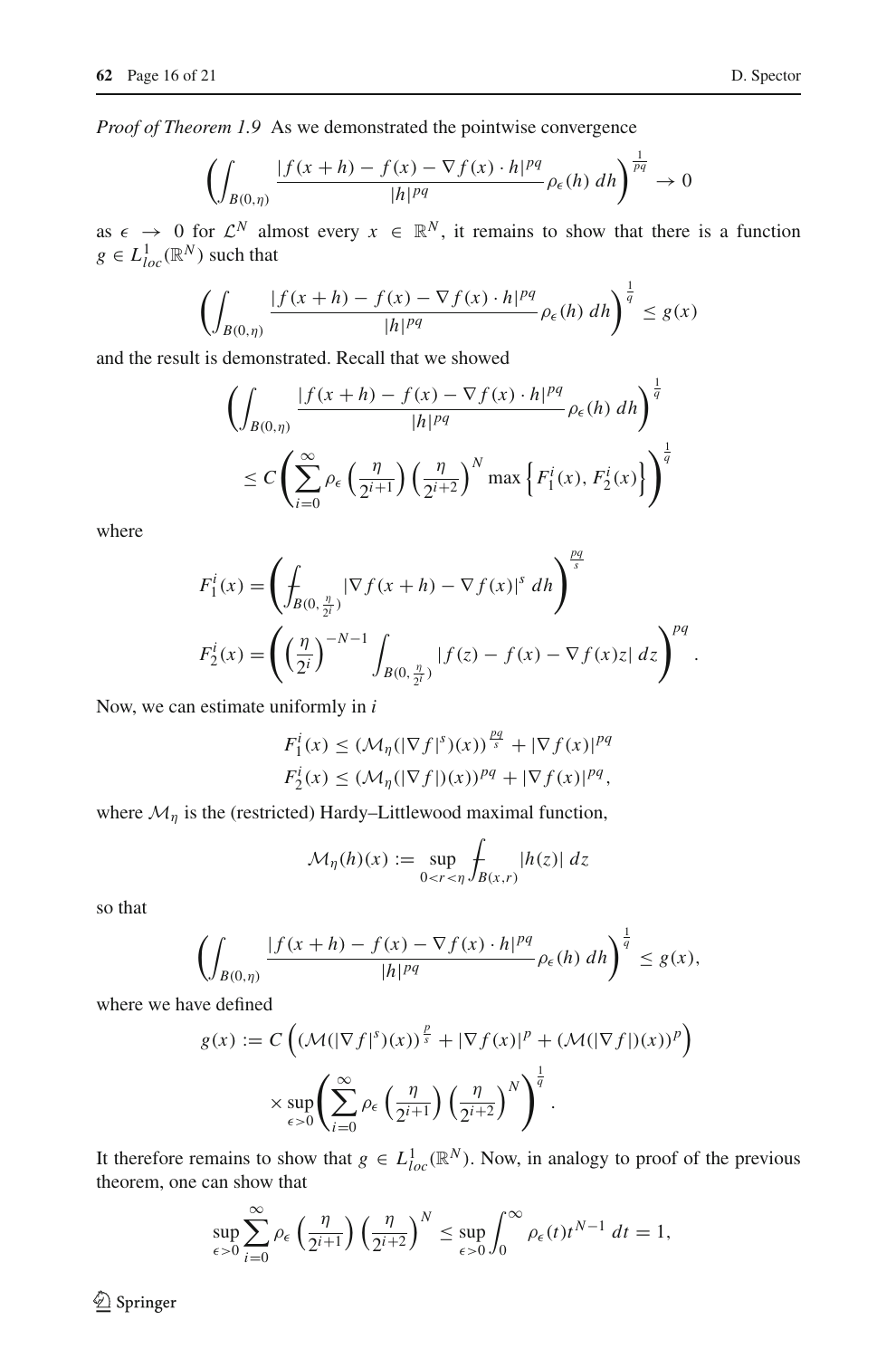and so it remains to show that  $\mathcal{M}(|\nabla f|(x))^p$ ,  $\mathcal{M}(|\nabla f|^s(x))^{\frac{p}{s}}$ ,  $\in L^1_{loc}(\mathbb{R}^N)$ . For both of these functions, we simply use the fact that the restricted Hardy–Littlewood maximal function is a bounded map from  $L^r_{loc}(\mathbb{R}^N)$  to  $L^r_{loc}(\mathbb{R}^N)$  for  $r > 1$ . In the first case, we use the fact that  $p > 1$  and  $\nabla f \in L_{loc}^p(\mathbb{R}^N)$ , while for the second, we utilize fact that  $\frac{p}{s} > 1$  and  $|\nabla f|^s \in L_{loc}^{\frac{p}{s}}(\mathbb{R}^N)$ . The fact that  $\frac{p}{s} > 1$  is a simple computation when  $p \ge N$ , while follows from the assumption  $q < \frac{N}{N-p}$  when  $1 < p < N$ .

#### <span id="page-16-0"></span>**5 Application to characterizations of Sobolev spaces**

In the recent paper [\[9](#page-20-2)], we made claim to a new necessary and sufficient condition for functions in the Sobolev space  $W^{1,p}(\Omega)$  where  $\Omega \subset \mathbb{R}^N$  is an arbitrary open set. The sufficiency of the condition was established, though a problem with the argument of the necessity required that a different argument be used to establish this direction. One of the main reasons we developed these arguments and these tools in this paper is for this purpose, to complete the claimed result in regard to Sobolev functions. Let us first recall some of the notation and required prerequisites developed in [\[9](#page-20-2)].

Given  $\{\rho_{\epsilon}\}\$  possibly non-radial, we assume that there exist  $\{v_i\}_{i=1}^N \subset \mathbb{R}^N$ , linearly independent, and a  $\delta > 0$  such that

$$
\liminf_{\epsilon \to 0} \int_{C_{\delta}(v_i)} \rho_{\epsilon}(x) \, dx > 0 \quad \text{for all } i = 1, \dots, N,\tag{5.1}
$$

<span id="page-16-1"></span>where

$$
C_{\delta}(v) := \left\{ w \in \mathbb{R}^N \backslash \{0\} : \frac{v}{|v|} \cdot \frac{w}{|w|} > 1 - \delta \right\}.
$$

Then if one defines the measures, for  $E \subset S^{N-1}$ ,

$$
\mu_{\epsilon}(E) := \int_{E} \int_{0}^{\infty} \rho_{\epsilon}(t\sigma) t^{N-1} dt d\mathcal{H}^{N-1}(\sigma),
$$

it is shown in [\[9](#page-20-2)] that up to a subsequence,  $\mu_{\epsilon_j} \stackrel{*}{\rightharpoonup} \mu$  weakly-star in  $(C_0(S^{N-1}))'$  and one has that there exists  $\alpha > 0$  such that

$$
\int_{S^{N-1}}|v\cdot\sigma|\,d\mu(\sigma)\geq\alpha|v|
$$

for all  $v \in \mathbb{R}^N$ .

Also recall the definition of  $\Omega_{\lambda}$ , defined by

$$
\Omega_{\lambda} := \{x \in \Omega : |x| < \frac{1}{\lambda}, \text{dist}(x, \partial \Omega) > \lambda\}.
$$

In a recent paper, the author and G. Leoni had stated the following theorem, whose proof is correct in the case  $q = 1$ .

**Theorem 5.1** *Let*  $\Omega \subset \mathbb{R}^N$  *be open, let*  $\{\rho_{\epsilon}\} \subset L^1(\mathbb{R}^N)$  *satisfy* [\(1.5\)](#page-2-3)*,* (1.6*), and* (5.1*), let*  $1 ≤ p < ∞$  *and*  $1 ≤ q < ∞$ *, with*  $1 ≤ q ≤ \frac{N}{N-p}$  *if*  $p < N$ *, and let*  $f ∈ L<sup>1</sup><sub>loc</sub>(Ω)$ *. Then*  $f \in W^{1,1}_{loc}(\Omega)$  and  $\nabla f \in L^p(\Omega;\mathbb{R}^N)$  *if and only if* 

$$
\lim_{\lambda \to 0} \limsup_{\epsilon \to 0} \int_{\Omega_{\lambda}} \left( \int_{\Omega_{\lambda}} \left( \frac{|f(x) - f(y)|^p}{|x - y|^p} \right)^q \rho_{\epsilon}(x - y) \, dy \right)^{\frac{1}{q}} dx < +\infty. \tag{5.2}
$$

 $\circled{2}$  Springer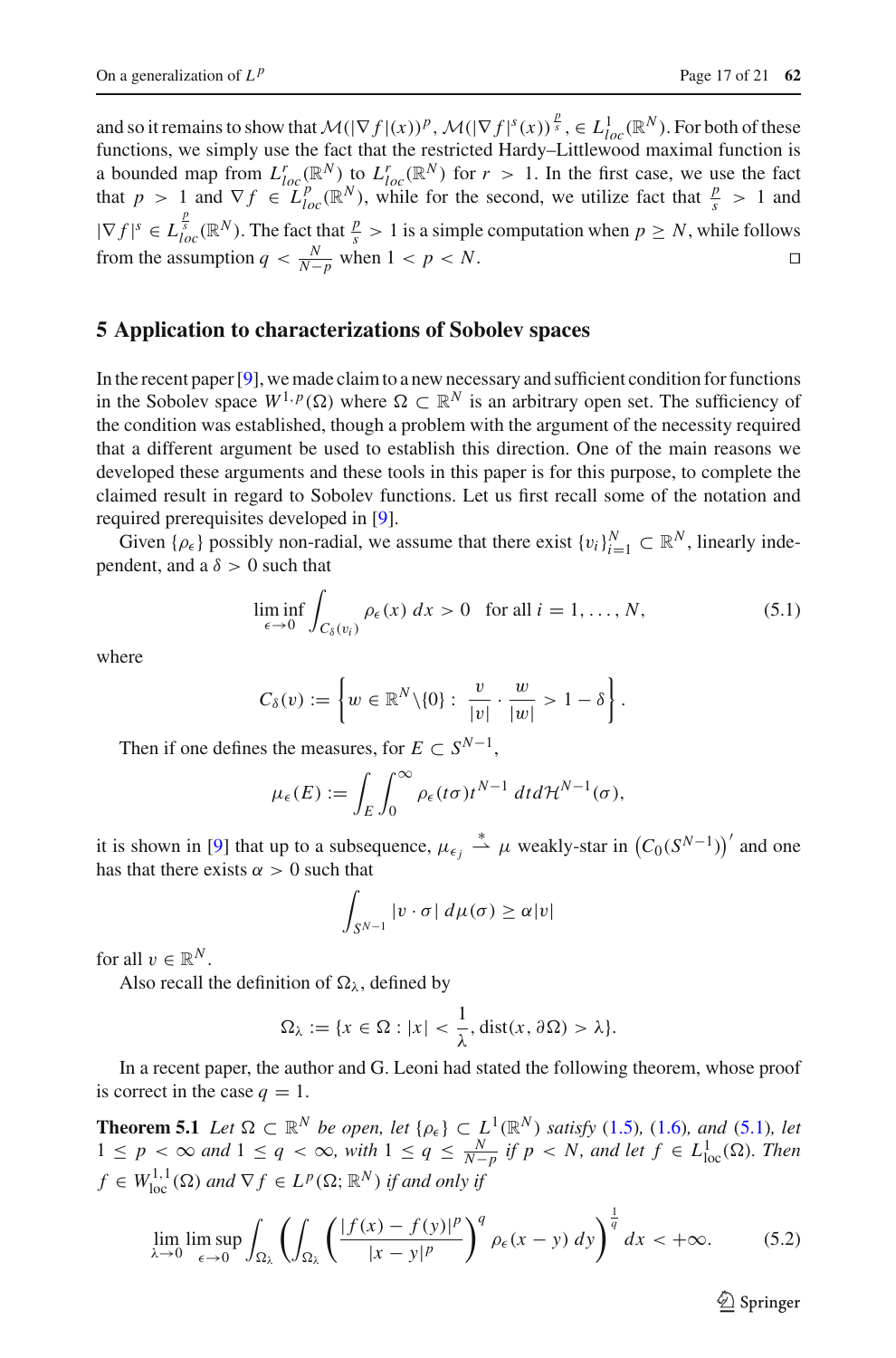*Moreover, there exist a subsequence*  $\{\epsilon_j\}$  *and a probability measure*  $\mu \in M(S^{N-1})$  *such that* 

$$
\lim_{\lambda \to 0} \lim_{j \to \infty} \int_{\Omega_{\lambda}} \left( \int_{\Omega_{\lambda}} \left( \frac{|f(x) - f(y)|^p}{|x - y|^p} \right)^q \rho_{\epsilon_j}(x - y) dy \right)^{\frac{1}{q}} dx
$$
  
= 
$$
\int_{\Omega} \left( \int_{S^{N-1}} \left( |\nabla f(x) \cdot \sigma|^p \right)^q d\mu(\sigma) \right)^{\frac{1}{q}} dx.
$$

We here aim to show that if  $f \in W^{1,p}(\Omega)$ , then

$$
\lim_{\lambda\to 0}\limsup_{\epsilon\to 0}\int_{\Omega_\lambda}\left(\int_{\Omega_\lambda}\left(\frac{|f(x)-f(y)|^p}{|x-y|^p}\right)^q\rho_\epsilon(x-y)\,dy\right)^{\frac{1}{q}}dx<+\infty,
$$

as well as that there exist a subsequence  $\{\epsilon_j\}$  and a probability measure  $\mu \in M(S^{N-1})$  such that

$$
\lim_{\lambda \to 0} \lim_{j \to \infty} \int_{\Omega_{\lambda}} \left( \int_{\Omega_{\lambda}} \left( \frac{|f(x) - f(y)|^p}{|x - y|^p} \right)^q \rho_{\epsilon_j}(x - y) dy \right)^{\frac{1}{q}} dx \n= \int_{\Omega} \left( \int_{S^{N-1}} \left( |\nabla f(x) \cdot \sigma|^p \right)^q d\mu(\sigma) \right)^{\frac{1}{q}} dx.
$$

We do so under some minor additional hypothesis. First, we suppose that  $1 < p$  and  $pq \leq p^*$ . Secondly we suppose the family  $\rho_{\epsilon}$  admits a family of non-increasing radial majorant  $\hat{\rho}_{\epsilon}$  with similar properties. (In particular, if  $\rho_{\epsilon}$  are radial non-increasing this is satisfied, and so this hypothesis is not empty), where non-increasing radial majorants are defined as follows.

**Definition 5.2** We say that a family of mollifiers  $\{\rho_{\epsilon}\}\$  admits a family of non-increasing radial majorants  $\{\hat{\rho}_{\epsilon}\}\$ if there exists  $\eta > 0$  such that

$$
\rho_{\epsilon}(h) \leq \hat{\rho}_{\epsilon}(h)
$$

for all  $|h| \leq \eta$  and  $\hat{\rho}_{\epsilon}(t)$  are non-increasing and satisfy

$$
\int_0^\infty \hat{\rho}_{\epsilon}(t)t^{N-1} dt = C
$$
  

$$
\lim_{\epsilon \to 0} \int_{\delta}^\infty \hat{\rho}_{\epsilon}(t)t^{N-1} dt = 0
$$

for every  $\delta > 0$ .

Assuming Theorem [1.9,](#page-5-1) we will demonstrate the correct upper bound needed for Theorem 1.5 from our paper, recalling that we only need to consider the truncated version

$$
\int_{\Omega_{\lambda}} \left( \int_{B(x,\eta)} \left( \frac{|f(x) - f(y)|^p}{|x - y|^p} \right)^q \rho_{\epsilon}(x - y) \, dy \right)^{\frac{1}{q}} dx,
$$

for  $\eta > 0$  which is arbitrarily small (and therefore small enough to apply the radial majorant hypothesis), since the limit as  $\epsilon \to 0$  of

$$
\int_{\Omega_{\lambda}} \left( \int_{\Omega_{\lambda} \setminus B(x,\eta)} \left( \frac{|f(x) - f(y)|^p}{|x - y|^p} \right)^q \rho_{\epsilon}(x - y) \, dy \right)^{\frac{1}{q}} dx
$$

was shown to vanish.

 $\circledcirc$  Springer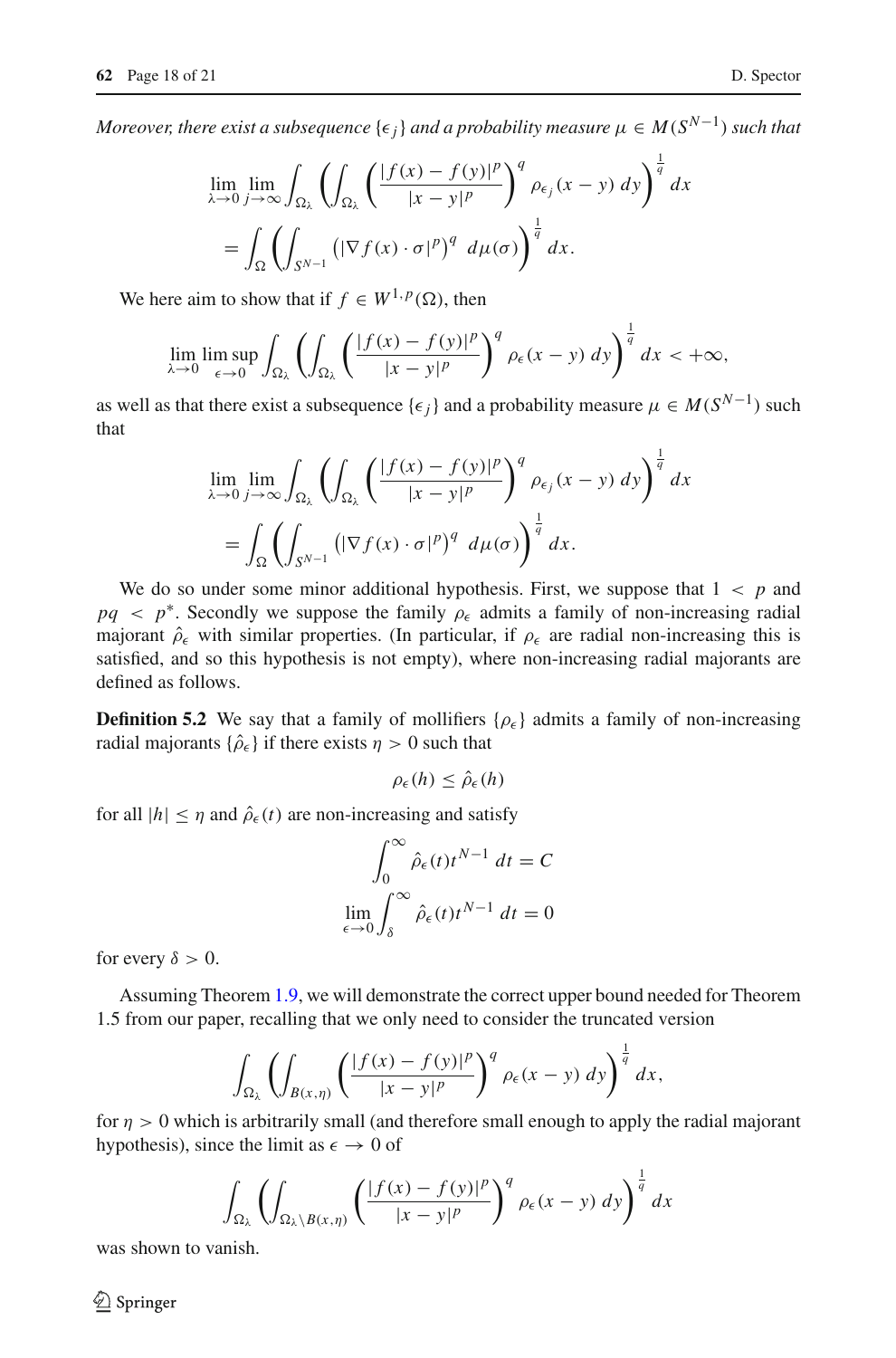*Proof* If we define

$$
A_{\epsilon}(x) := \left(\int_{B(0,\eta)} \frac{|f(x+h) - f(x)|^{pq}}{|h|^{pq}} \rho_{\epsilon}(h) dh\right)^{\frac{1}{pq}}
$$

$$
B_{\epsilon}(x) := \left(\int_{B(0,\eta)} \left|\nabla f(x) \cdot \frac{h}{|h|}\right|^{pq} \rho_{\epsilon}(h) dh\right)^{\frac{1}{pq}},
$$

then our aim is to show that

$$
\lim_{\epsilon \to 0} \int_{\Omega_{\lambda}} |A_{\epsilon}^{p}(x) - B_{\epsilon}^{p}(x)| dx = 0.
$$

If this is the case, we will have completed the proof of the theorem, since the upper bound

$$
\int_{\Omega_{\lambda}} B_{\epsilon}^{p}(x) dx \leq \int_{\Omega_{\lambda}} |\nabla f(x)|^{p} dx
$$
  

$$
\leq \int_{\Omega} |\nabla f(x)|^{p} dx,
$$

implies that the desired quantity is bounded as we take the limit in  $\epsilon$  and  $\lambda$ , while along the subsequence  $\epsilon_j$  we have

$$
\lim_{j\to\infty}\int_{\Omega_\lambda}B_{\epsilon_j}^p(x)\,dx=\int_{\Omega_\lambda}\left(\int_{S^{N-1}}|\nabla f(x)\cdot\sigma|^{pq}\,d\mu(\sigma)\right)^{\frac{1}{q}}dx.
$$

However, by convexity of the function  $t \mapsto t^p$  and the bounds we have on  $A_\epsilon$  and  $B_\epsilon$ , it suffices to show that

<span id="page-18-0"></span>
$$
\lim_{\epsilon \to 0} \int_{\Omega_{\lambda}} |A_{\epsilon}(x) - B_{\epsilon}(x)|^{p} dx = 0, \qquad (5.3)
$$

since we may estimate

$$
\int_{\Omega_{\lambda}} |A_{\epsilon}^{p}(x) - B_{\epsilon}^{p}(x)| dx
$$
\n
$$
\leq C \left( \int_{\Omega_{\lambda}} |A_{\epsilon}(x) - B_{\epsilon}(x)|^{p} dx \right)^{\frac{1}{p}} \left( \int_{\Omega_{\lambda}} 1 + A_{\epsilon}^{p}(x) + B_{\epsilon}^{p}(x) dx \right)^{\frac{1}{p'}},
$$

and where p' is conjugate to p in the sense that  $\frac{1}{p} + \frac{1}{p'} = 1$  (and notice that when  $p = 1$ we do not even need this estimate). Notice also that we have shown the necessary bounds for  $B_{\epsilon}^{p}$ , while  $A_{\epsilon}^{p} \leq C \left( |A_{\epsilon} - B_{\epsilon}|^{p} + B_{\epsilon}^{p} \right)$ . Thus, we will establish [\(5.3\)](#page-18-0). We have that

$$
|A_{\epsilon}(x) - B_{\epsilon}(x)| \le \left(\int_{B(0,\eta)} \frac{|f(x+h) - f(x) - \nabla f(x) \cdot h|^{pq}}{|h|^{pq}} \rho_{\epsilon}(h) dh\right)^{\frac{1}{pq}}
$$
  

$$
\le \left(\int_{B(0,\eta)} \frac{|f(x+h) - f(x) - \nabla f(x) \cdot h|^{pq}}{|h|^{pq}} \hat{\rho}_{\epsilon}(h) dh\right)^{\frac{1}{pq}}
$$

where we have utilized the assumption that the family  $\rho_{\epsilon}$  admits a family of non-increasing radial majorants. However, now an application of Theorem [1.9](#page-5-1) implies that the quantity on the right-hand-side tends to zero in  $\hat{L}_{loc}^{\hat{p}}$ , and hence we conclude the convergence [\(5.3\)](#page-18-0) and the result is demonstrated. 

<sup>2</sup> Springer

,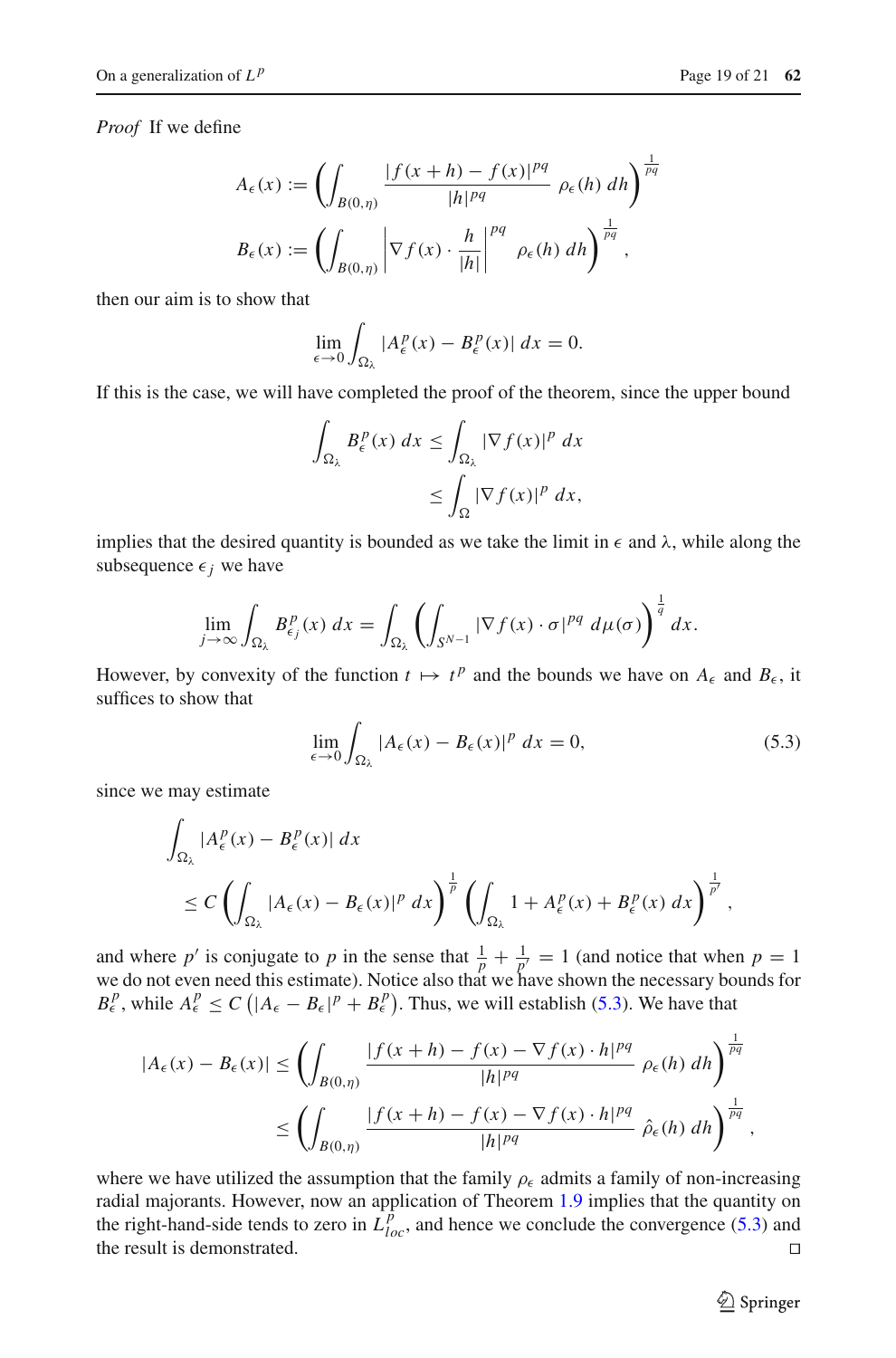Now the preceding proof precluded the possibility  $p = 1$ , and so one might wonder whether another proof might be possible in that regime, supposing one has a genuine  $W^{1,1}$ function. The following counterexample shows that this is not the case, so that the assumption  $p > 1$  is sharp.

**Counterexample 5.3** We adapt a counterexample due to Ponce which can be found in the paper of Nguyen [\[15\]](#page-20-14). Let  $q > 1$ , define  $\delta_n := \frac{1}{2^n}$  and choose  $\epsilon_n \to 0$  such that

$$
\delta_{n+1} \epsilon_n^{\frac{1}{q}-1} (\delta_{n+1})^{\epsilon_n/q} \geq n.
$$

Then if we define  $m_n := \frac{\delta_n + \delta_{n+1}}{2}$ , we claim

$$
\delta_{n+1} \int_{\delta_{n+1}}^{m_n} \left( \int_{m_n}^{\delta_n} \frac{c \epsilon_n}{|x - y|^{q+1-\epsilon_n}} dy \right)^{\frac{1}{q}} dx \geq \tilde{c} n.
$$

To see this, note that evaluating the inner integral one has

$$
\int_{m_n}^{\delta_n} \frac{1}{|x-y|^{q+1-\epsilon_n}} dy = (q-\epsilon_n) \left( \frac{1}{|x-m_n|^{q-\epsilon_n}} - \frac{1}{|x-\delta_n|^{q-\epsilon_n}} \right),
$$

while the inequality  $(a - b)^{\frac{1}{q}} \ge a^{\frac{1}{q}} - b^{\frac{1}{q}}$  yields

$$
\delta_{n+1} \int_{\delta_{n+1}}^{m_n} \left( \int_{\delta_n}^{\delta_n} \frac{c\epsilon_n}{|x - y|^{q+1-\epsilon_n}} dy \right)^{\frac{1}{q}} dx
$$
  
\n
$$
\geq \delta_{n+1} (c\epsilon_n)^{\frac{1}{q}} (q - \epsilon_n) \int_{\delta_{n+1}}^{m_n} \frac{1}{|x - m_n|^{1-\epsilon_n/q}} - \frac{1}{|x - \delta_n|^{1-\epsilon_n/q}} dx
$$
  
\n
$$
= \delta_{n+1} (c\epsilon_n)^{\frac{1}{q}} (q - \epsilon_n) \frac{q}{\epsilon_n} \left( (m_n - \delta_{n+1})^{\epsilon_n/q} - (\delta_n - m_n)^{\epsilon_n/q} + (\delta_n - \delta_{n+1})^{\epsilon_n/q} \right)
$$
  
\n
$$
= \delta_{n+1} (c\epsilon_n)^{\frac{1}{q}} (q - \epsilon_n) \frac{q}{\epsilon_n} (\delta_{n+1})^{\epsilon_n/q}
$$
  
\n
$$
\geq \tilde{c}\delta_{n+1} \epsilon_n^{\frac{1}{q}-1} (\delta_{n+1})^{\epsilon_n/q}.
$$

Thus, we may find  $\eta_n > 0$  such that

$$
\delta_{n+1} \int_{\delta_{n+1}}^{m_n - \eta_n} \left( \int_{m_n + \eta_n}^{\delta_n} \frac{c\epsilon}{|x - y|^{q+1-\epsilon}} dy \right)^{\frac{1}{q}} dx \ge \frac{1}{2} \tilde{c} n. \tag{5.4}
$$

Now, we define

<span id="page-19-0"></span>
$$
f(x) := \begin{cases} \delta_{n+1} : x \in [\delta_{n+1}, m_n - \eta_n] \\ \delta_n : x \in [m_n + \eta_n, \delta_n] \end{cases}
$$

and affine on  $[m_n - \eta_n, m_n + \eta_n]$ . Then  $f \in W^{1,1}(0, 1)$ , since f is piecewise affine and increasing, while

$$
\lim_{n\to\infty}\int_0^1\left(\int_0^1\frac{|f(x)-f(y)|^q}{|x-y|^q}\frac{c\epsilon_n}{|x-y|^{1-\epsilon_n}}\,dy\right)^{\frac{1}{q}}dx=+\infty.
$$

 $\circledcirc$  Springer